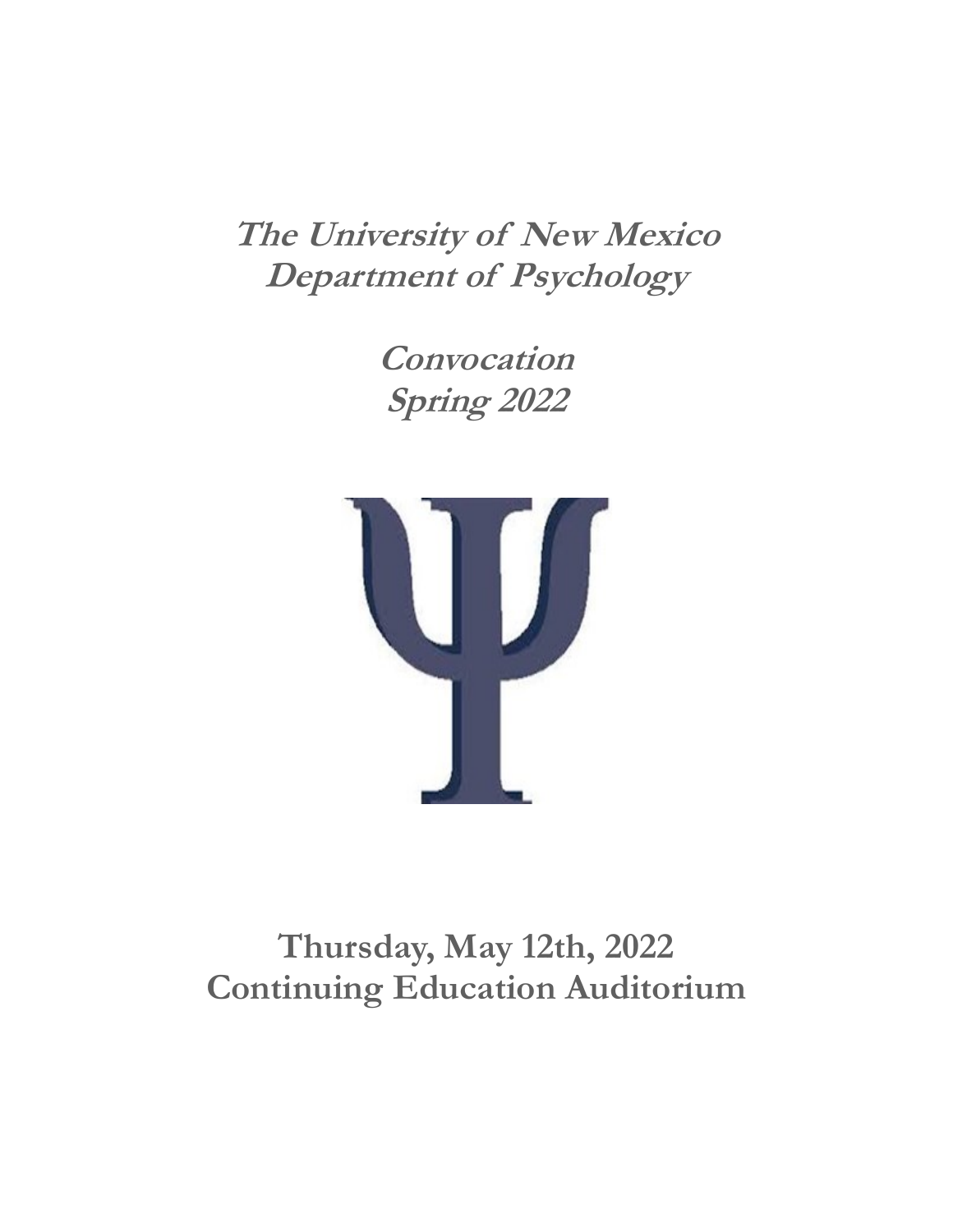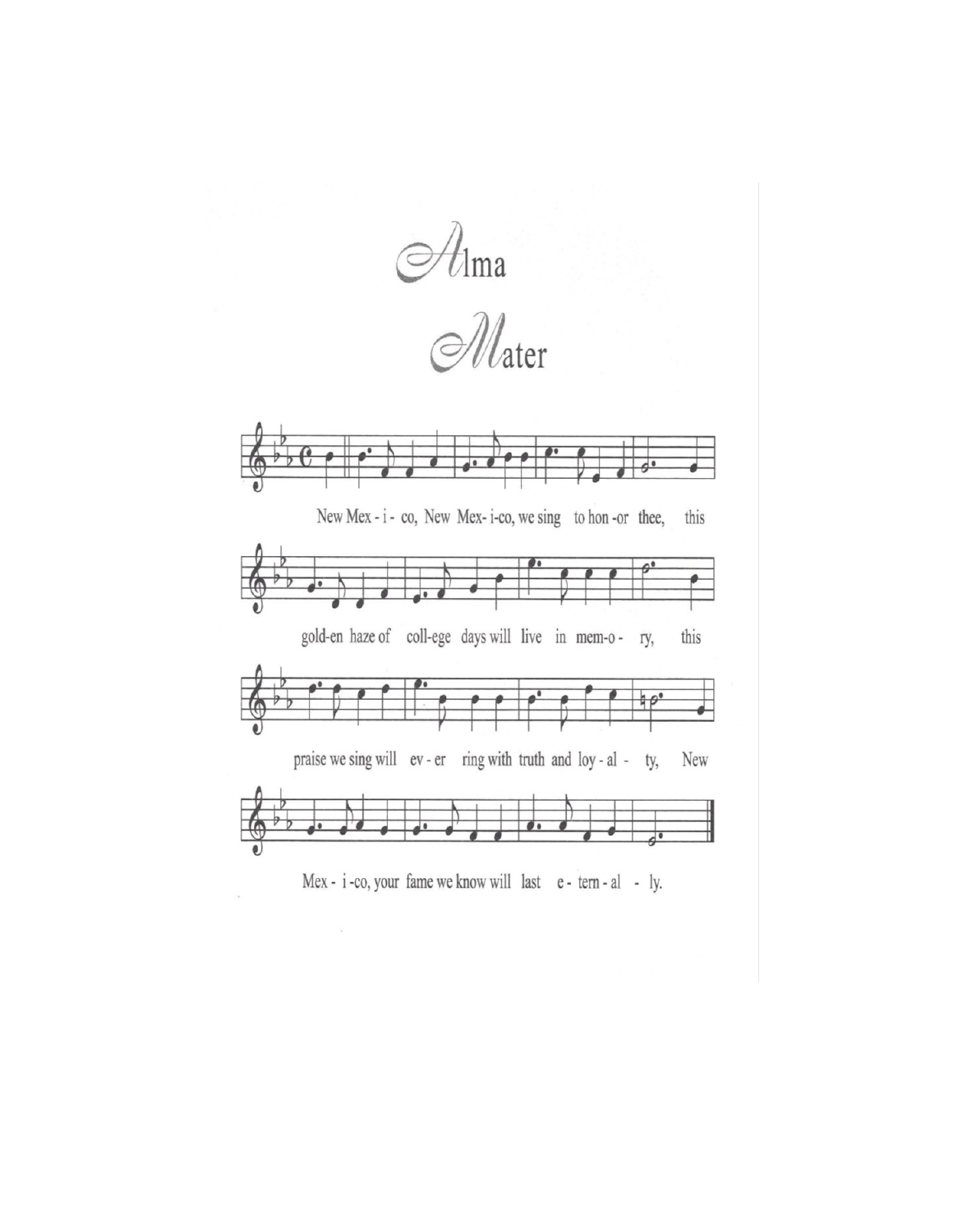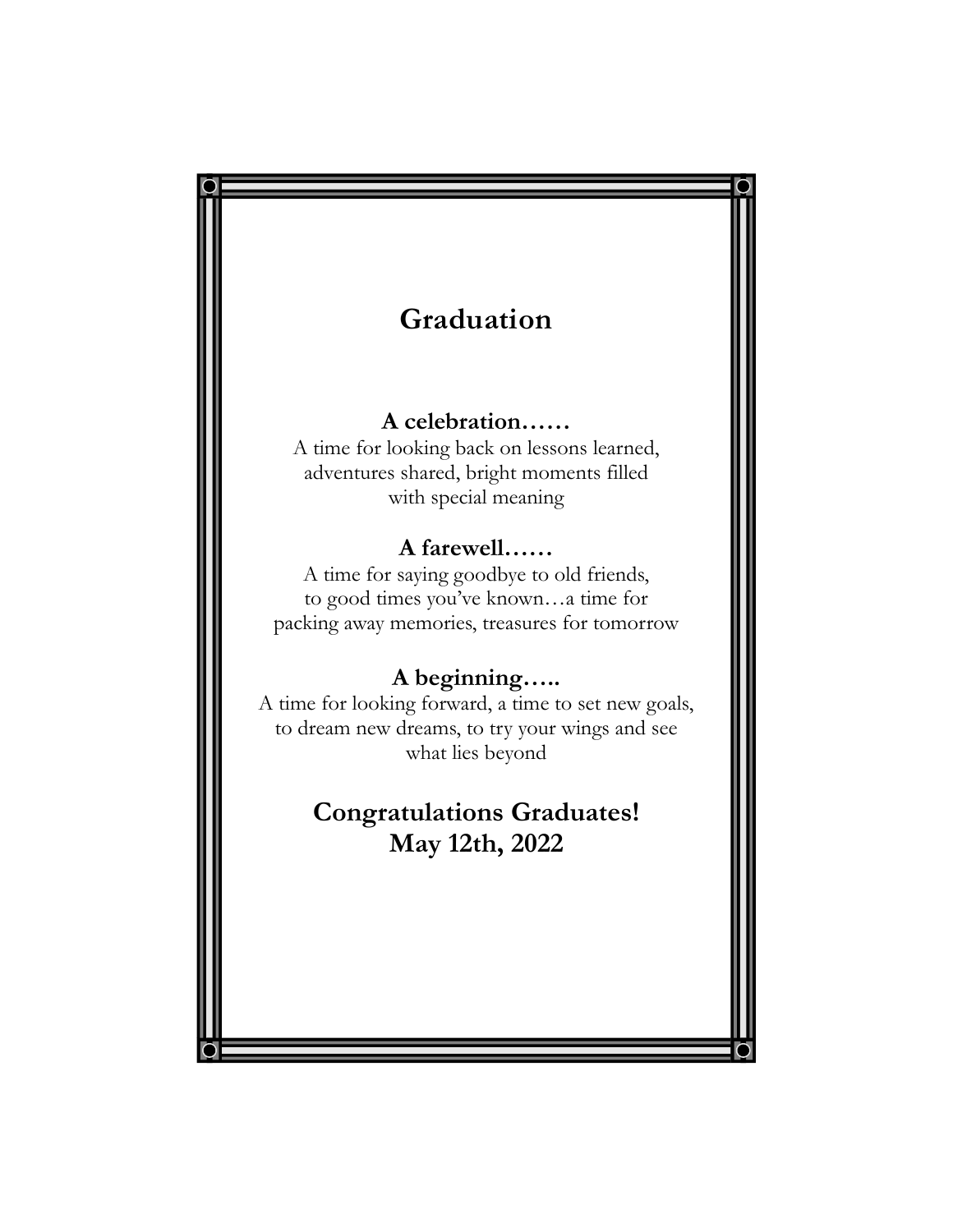### **CONVOCATION PROGRAM**

### **PROCESSIONAL MARCH**

### **WELCOME**

Derek Hamilton, Ph.D. Professor Chair

### **CONVOCATION ADDRESSES**

**Psychology Honor's Student Greeting** Jude Chavez

> **Keynote Address** Theresa Moyers, Ph.D. Professor

### **PRESENTATION OF DEGREES**

Recognition of Bachelor's Degree Candidates Recognition of Departmental BAC candidates Recognition of Departmental Honor's Program Candidates Recognition/Hooding of Master's Degree Candidates Recognition/Hooding of Doctoral Degree Candidates

## **CLOSING/TASSLE CEREMONY**

### **RECESSIONAL MARCH**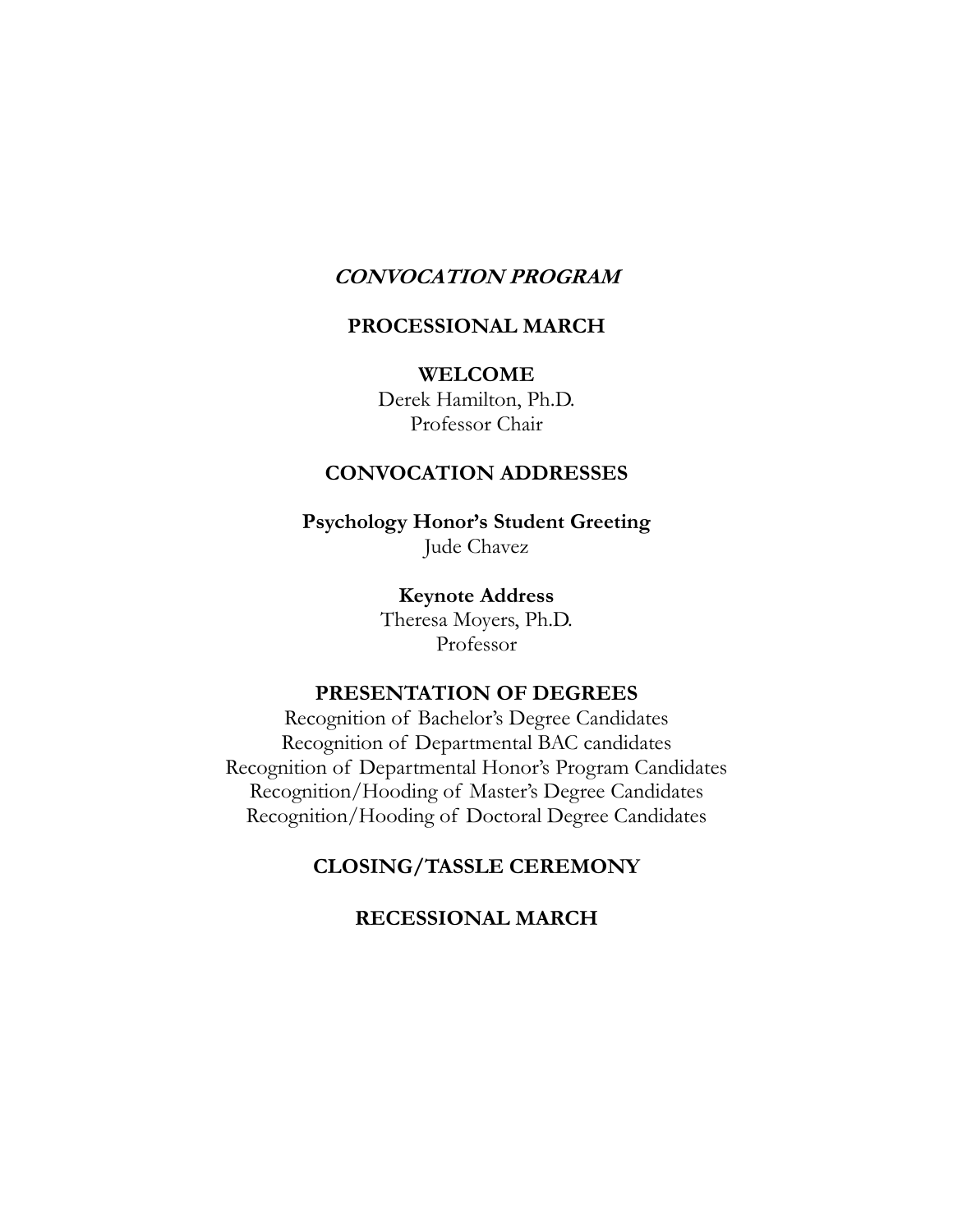# **Keynote Address**

**Theresa Moyers, PhD**

**Professor and BAC Advisor**

#### **"Indebtedness and the Value of a College Education "**

![](_page_4_Picture_4.jpeg)

Theresa B. Moyers, Ph.D. is a Professor of Psychology at the University of New Mexico. Uniquely in our faculty, she completed both her undergraduate and graduate degrees at this University many years before beginning an academic career here, meaning that she has keys to offices in our department dating back to 1984.

Over the last thirty five years, she has also managed to smuggle 7 puppies into her various offices, when they were too young to be left alone all day. Dr. Moyers was a staff psychologist at the Albuquerque Veteran's hospital for 10 years before beginning her research career, and retains a deep interest in what makes therapists useful to their clients. Her research focuses on examining why behavioral interventions for addictions are effective, and the best ways to train treatment providers to use them. She is an internationally recognized expert in the area of motivational interviewing and has given invited addresses and keynote speeches in 14 countries and 43 states. In addition to teaching classes, providing service to her department and supervising graduate students, Dr. Moyers has published more than 40 scholarly articles and is a co-author of a new book entitled Effective Psychotherapists: Clinical Skills That Improve Client Outcomes.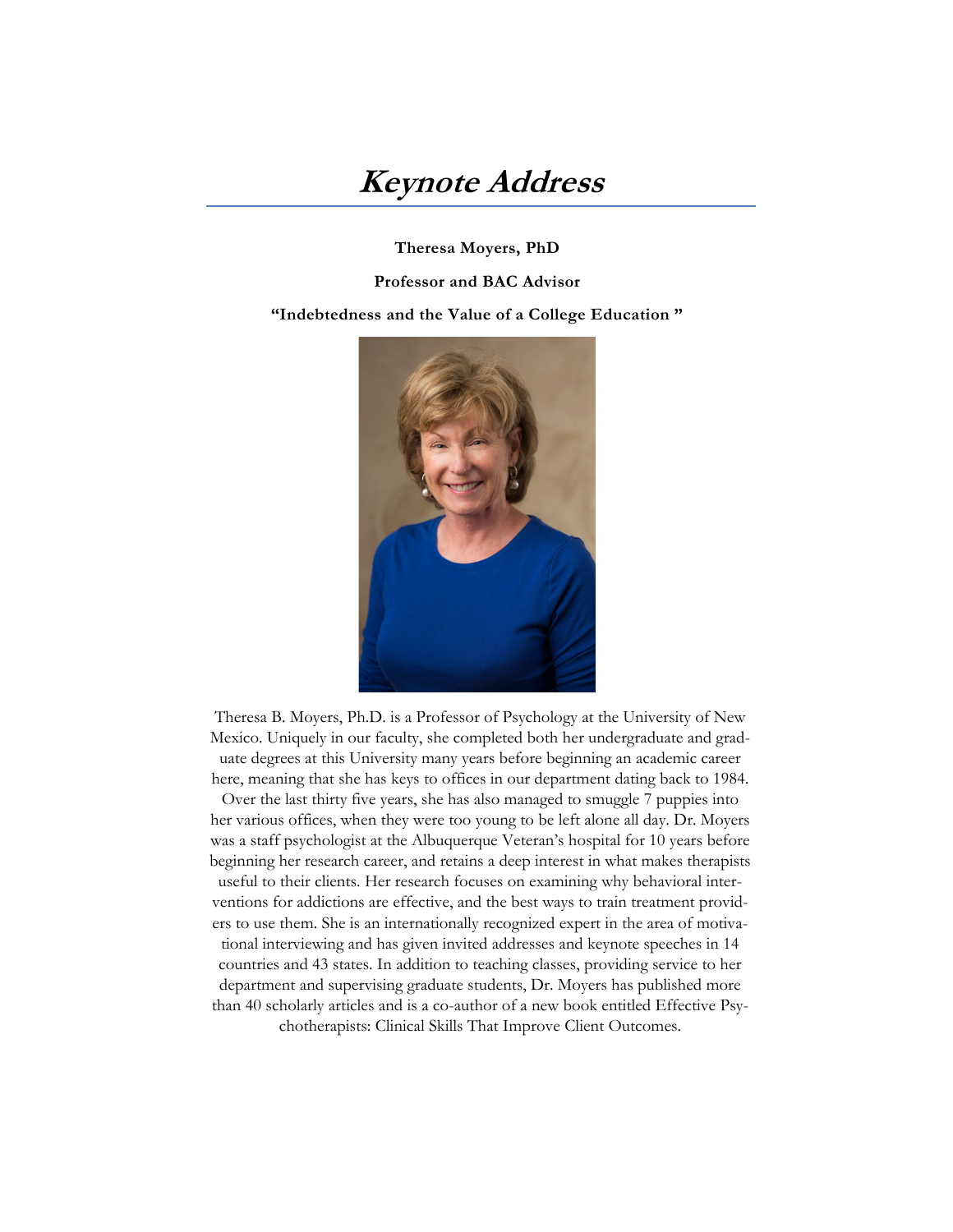# **Psychology Departmental Honors**

Each year a small number of qualified psychology majors are admitted to the department's Honors program. The Honors program is designed to provide intensive and personal instruction for selected students who intend to pursue graduate or professional study. All students acquire advanced knowledge and skills in psychology and conduct their own research projects.

The Psychology Department has offered an Honors Program in Psychology for 57 years. The program involves a total of 12 semester hours distributed over the Junior (Psychology 391, 392) and Senior (491, 492) years. In the senior year each student works with a faculty advisor to design and complete an individual research project. Upon completion of the program and with the recommendation by the Psychology Faculty, students will graduate with Honors in Psychology. Based on work in the Honors courses and the individual research project, students are selected to graduate from UNM with one of the following levels of honor: Cum Laude, Magna Cum Laude, and Summa Cum Laude.

### **Departmental Honors Graduates**

#### **Jude Chavez– Cum Laude**

(Faculty Mentor-Matthew Pearson PhD.) Thesis Title: "Needs based assessment for tailoring technology based Intervention in substance use IOP"

#### **Dylan Lucero—Summa Cum Laude**

(Faculty Mentor—Tania Reynolds, Ph.D.) Thesis Title: "Is there gender bias in court custody cases?"

#### **Skylar Nicholson— Summa Cum Laude**

(Faculty Mentor-Nathan Pentkowski, Ph.D.) Thesis Title: "Sex Differences in Cocaine Self-Administration of Rats During Optogenetic Inhibition of Dopamine"

**Louis Papponi—Cum Laude**

(Faculty Mentor—Derek Hamilton, Ph.D.) Thesis Title: "The Impact of Parenting Style on Schizophrenia Severity"

#### **Mattilyn Wiseman— Summa Cum Laude**

(Faculty Mentor—David Witherington, Ph.D.) Thesis Title: "Exploring Beliefs from Sexually Fluid People"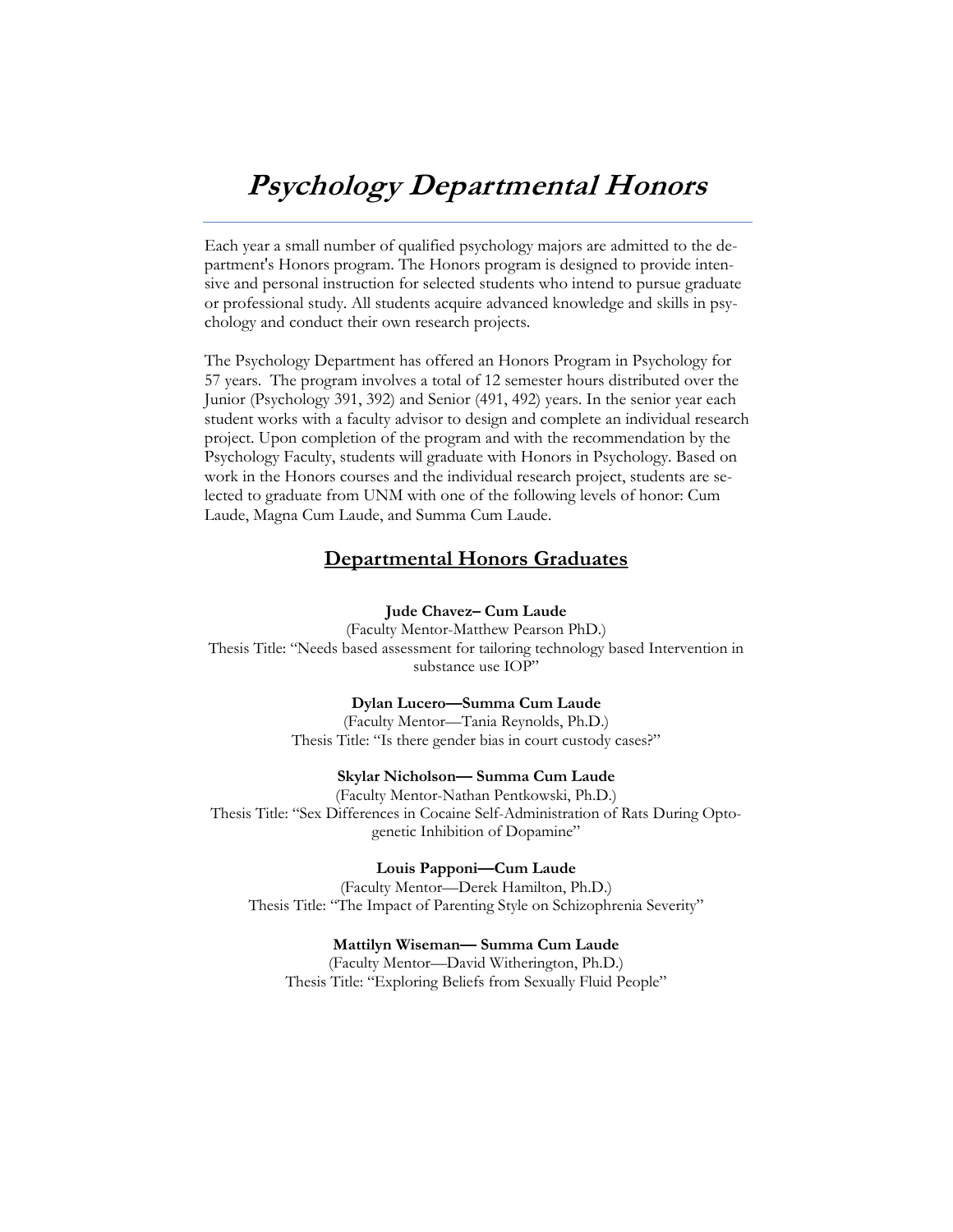The Basics in Addiction Counseling (BAC) program is a concentration within the Psychology Major that provides academic coursework and applied clinical experience to help prepare students for careers in the addiction counseling field.

Addiction counseling is one of the few fields in which it is possible with a bachelor's degree to work as a fully licensed behavioral health professional. The demand for addiction treatment services is high in New Mexico, which has some of the nation's highest death rates from drunken driving, drug overdose, and other alcohol/drugrelated causes. Psychology graduates with the BAC concentration will have completed all coursework requirements to become a Licensed Alcohol/Drug Abuse Counselor (LADAC) and will have accrued 300 hours of supervised clinical experience. The program emphasizes clinical practice that is based in scientific knowledge, and adherence to the highest of ethical standards.

## **BAC Graduates:**

Sydney Wood Zack Petro Jude Chavez Amy Keene Delia Sanchez Destiny Thompson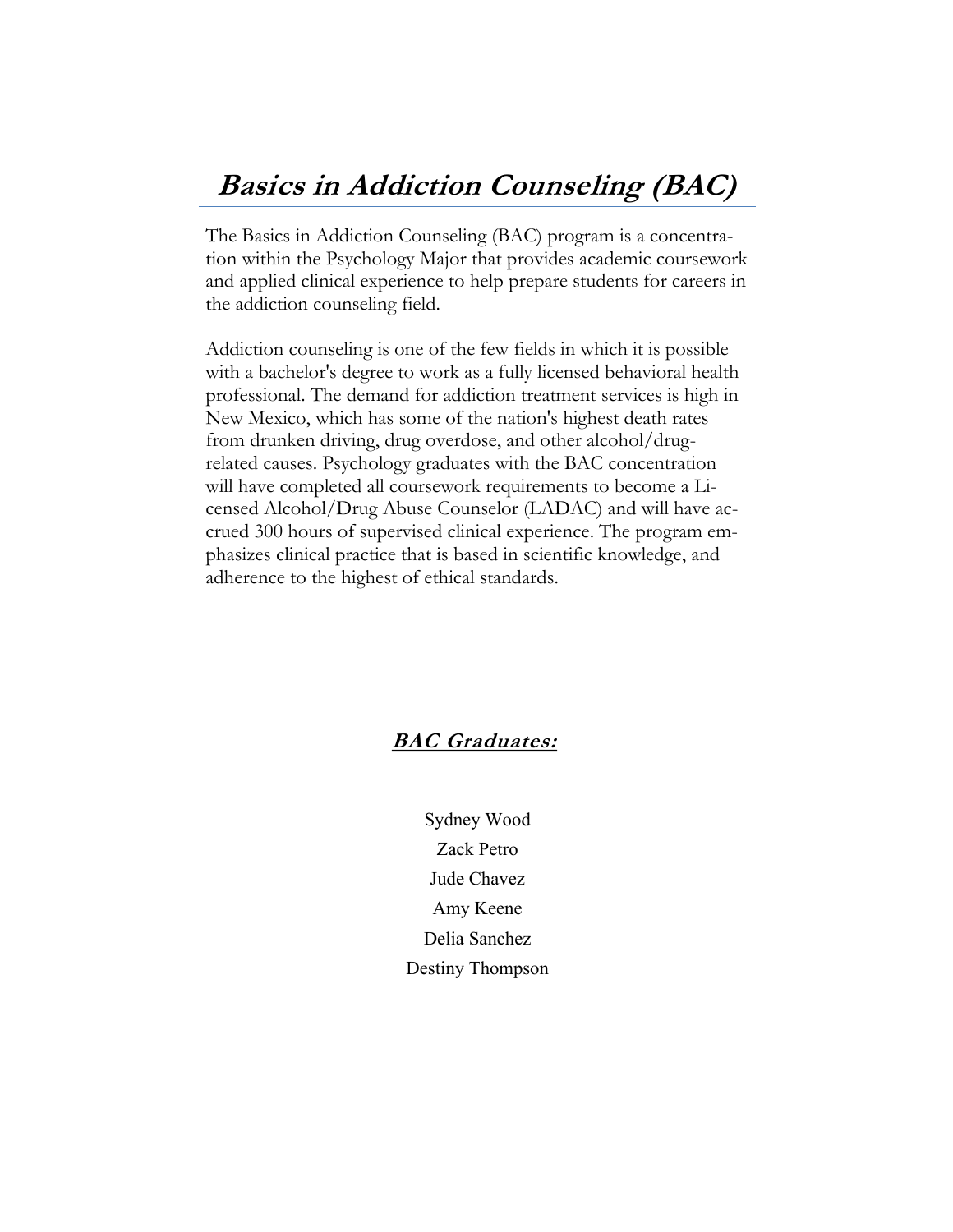## **Master's Degree Recipients – Fall 2020**

### **Meredith Blackwell**

(Faculty Mentor-Elizabeth Yeater, Ph.D.)

**Dissertation Title:** "Predictors of Recovery in Advocacy-Based Refugee Treatment Outcome: The Role of Prior Traumatic Experiences and Current Chronic Stressors"

#### **Robert Bradley**

(Faculty Mentor-Vincent Clark, Ph.D.) **Dissertation Title:** "Effects of Closed Loop Transcranial Altering Current Stimulation Targeting Slow Oscillation Sleep on Post-Sleep Object Location Learning"

# **Master's Degree Recipients – Spring 2021**

#### **Alexandra Hernandez-Vallant**

(Faculty Mentor-Kamilla Venner, Ph.D.) **Dissertation Title:** "Challenging the Empirical Utility of the Color-Blind Racial Attitudes Scale: Revisiting Factor Structure Across Race/ Ethnicity and Gender Through Measurement Invariance"

#### **Samuel Bouquin**

(Faculty Mentor-Nathan Pentkowski, Ph.D.) **Dissertation Title:** "Effects of Chronic Stress on Anxiety-like Behavior and Fear Learning in the TgF344-AD Rat Model of Alzheimer's Disease"

### **Master's Degree Recipients – Summer 2021**

#### **Ethan Campbell**

(Faculty Mentor-Jeremy Hogeveen, Ph.D.) **Dissertation Title:** "EEG Features of Explore-Exploit Decision-Making in Alcohol Use Disorder"

#### **Brigitte Stevens**

(Faculty Mentor-Claudia Tesche, Ph.D.) **Dissertation Title:** "Client Heart Rate Variability in Motivational Interviewing for Alcohol Use"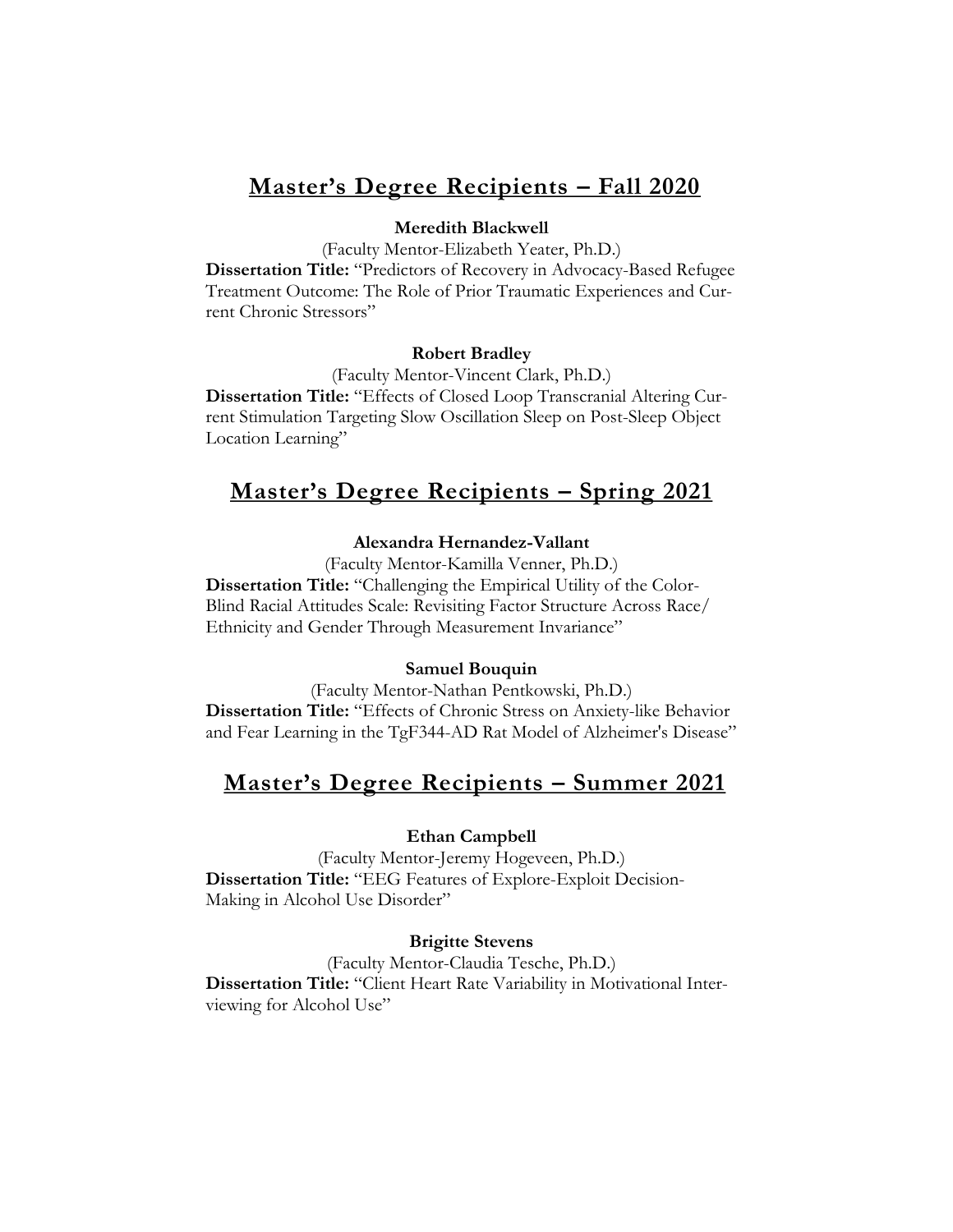## **Master's Degree Recipients – Summer 2021**

#### **Danielle Sanchez-Combs**

(Faculty Mentor-Eric Ruthruff, Ph.D.)

**Dissertation Title:** "Are Only the Unskilled Overconfident? Deconstructing the Dunning-Kruger Effect Through an Individual Differences Approach"

## **Ph.D. Recipients – Summer 2021**

#### **Laura Berkowitz**

(Faculty Mentor-Benjamin Clark, Ph.D.)

**Dissertation Title:** "Directional Integrity and Landmark Anchoring of the Head Direction Cell System in the TgF344-AD Rat Model of Alzheimer's Disease"

#### **Karlyn Edwards**

(Faculty Mentor-Katie Witkiewitz, Ph.D.)

**Dissertation Title:** "Transitions in Pain Interference and Pain Intensity During Buprenophine Treatment among those with Opiod Use Disorder and Chronic Pain: Results from a Multi-site Clinical Trial"

#### **Kathryn Fokas**

(Faculty Mentor-Barbara McCrady, Ph.D.) **Dissertation Title:** "The Trauma, Substance Use, and Crime Connection: Characteristics and Recidivism Outcomes of Adult Offenders"

#### **Christopher Ford**

(Faculty Mentor-Steve Verney, Ph.D.) **Dissertation Title:** "Of Mindfulness and Men: Mindfulness and Quality of Life of Distressed Prostate Cancer Survivors"

#### **Ryan Harvey**

(Faculty Mentor-Benjamin Clark, Ph.D.) **Dissertation Title:** "Hippocampal functional activity following prenatal alcohol exposure"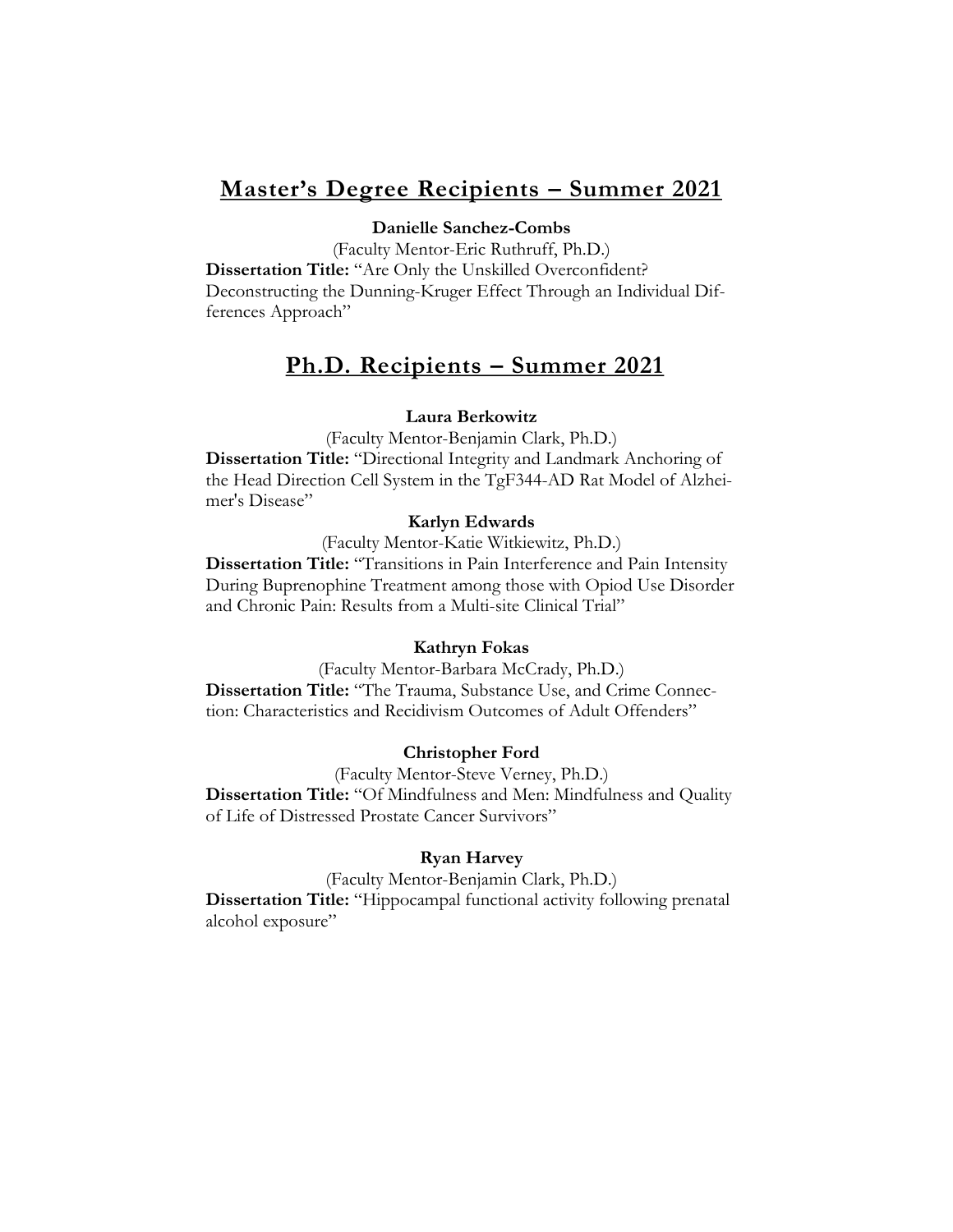## **Ph.D. Recipients – Summer 2021**

#### **Aaron Jones**

(Faculty Mentor-Vincent Clark, Ph.D.) **Dissertation Title:** "Closing the Loop and Opening the Possibilities: Augmenting Sleep-Dependent Consolidation to Improve Long-Term Memory"

#### **Kelsey Serier**

(Faculty Mentor-Jane Ellen Smith, Ph.D.) **Dissertation Title:** "The Efficacy of Brief Attitudinal Famlism and Body Image Interventions on Diet and Exercise Self-Monitoring Adherence in Hispanic/Latinx Women"

#### **Jamie Smith**

(Faculty Mentor-Jane Ellen Smith, Ph.D.) **Dissertation Title:** "Examination of Intuitive Eating at the Momentary Level"

#### **Adam Wilson**

(Faculty Mentor-Barbara McCrady, Ph.D.)

**Dissertation Title:** "The role of brain-derived neurotrophic factor in the link between physical activity and psychosocial recovery from alcohol use disorder"

### **Master's Degree Recipients – Fall 2021**

### **Riley Sebastian**

(Faculty Mentor– Jane Ellen Smith, Ph.D.) **Thesis Title:** "The Personal and Relational Impact of Varying Responses to Fat Talk in the Context of Female Friendship."

#### **Garima Singh**

(Faculty Mentor-James Cavanagh, Ph.D.)

**Dissertation Title:** "Reward Positivity in individuals with alcohol use disorder"

**Acknowledgements: "**I would like to extend my gratitude to my mentor Dr. James Cavanagh for all his guidance, teachings, and support in this journey of academic and research achievement. I'm especially thankful to my brother Prashant, mom and my fiancée Shubham for their endless cheering, support and for always believing in me. Also, I deeply appreciate my friends and lab mates for their consistent motivation and encouragement."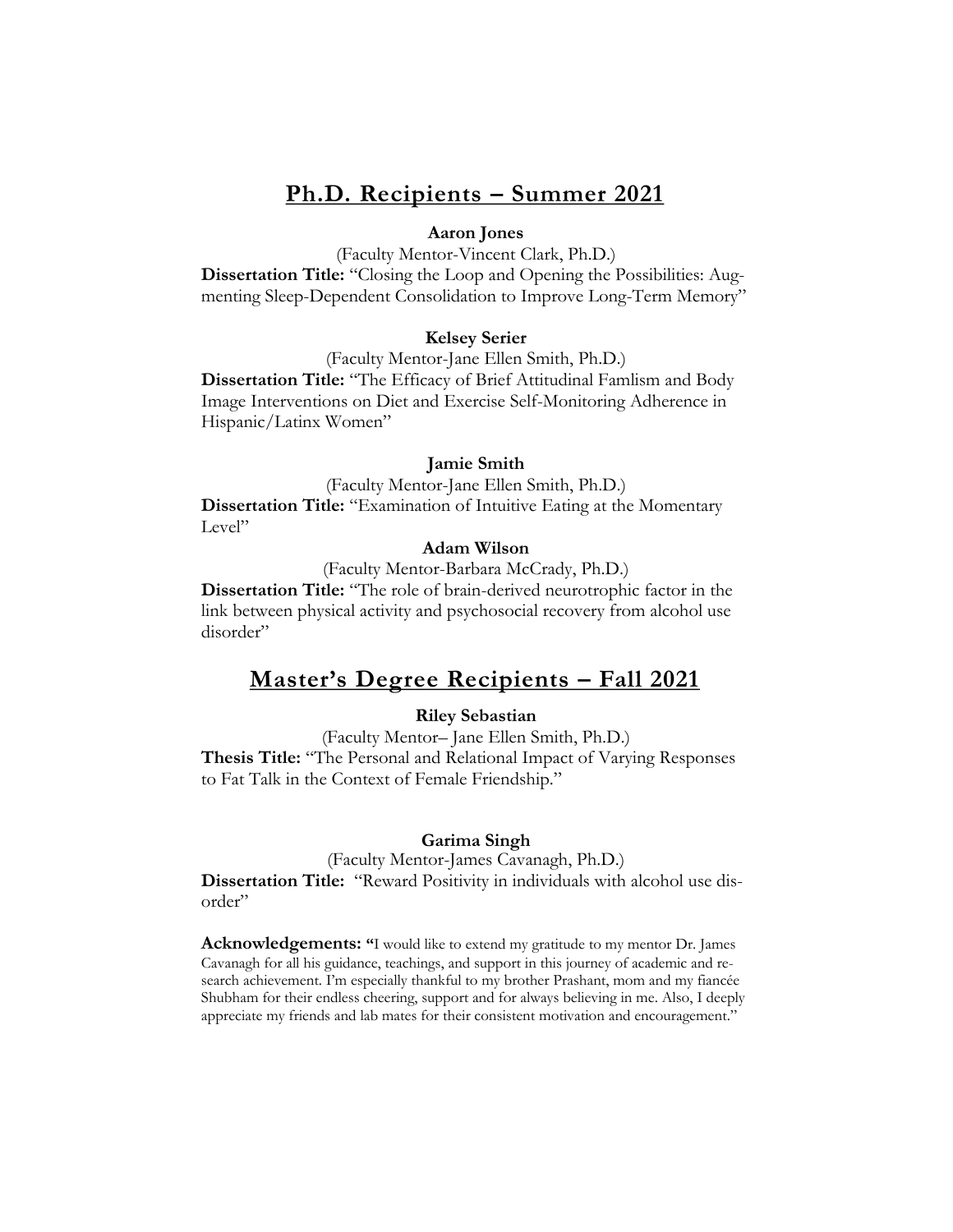## **Master's Degree Recipients – Fall 2021**

#### **Julia Swan**

(Faculty Mentor-Katie Witkiewitz, Ph.D.) **Dissertation Title:** "Relief And Reward Drinking Across Time In Community And Treatment-Seeking Samples"

**Acknowledgements:** "I wanted to thank Travis, Alex, and my family for supporting me throughout my journey. I could not have come this far without you."

### **Ph.D. Recipients – Fall 2021**

#### **Anne Guzman**

(Faculty Mentor-Bruce Smith, Ph.D.) **Dissertation Title:** "Factors Contributing to Activism Among Advantaged– Group and Disadvantaged-Group Undergraduate Students"

**Acknowledgements:** "Thank you to my dissertation committee members Drs. Nancy López, Kamilla Venner, and Steven Verney with my mentor Dr. Bruce Smith as Chairperson for their guidance and support in the dissertation process. Thank you to the many faculty who taught me with a special thanks to all the Diversity Clinic and Diversity Organization student and faculty members for the community and space for vulnerability and growth"

#### **Jeremiah Simmons**

(Faculty Mentor-Jane Ellen Smith, Ph.D.) **Dissertation Title:** "The Interaction and Progression of Adolescent Substance Use and Co-Occuring Mental Health Problems and Social Support: A Latent Growth Modeling Approach"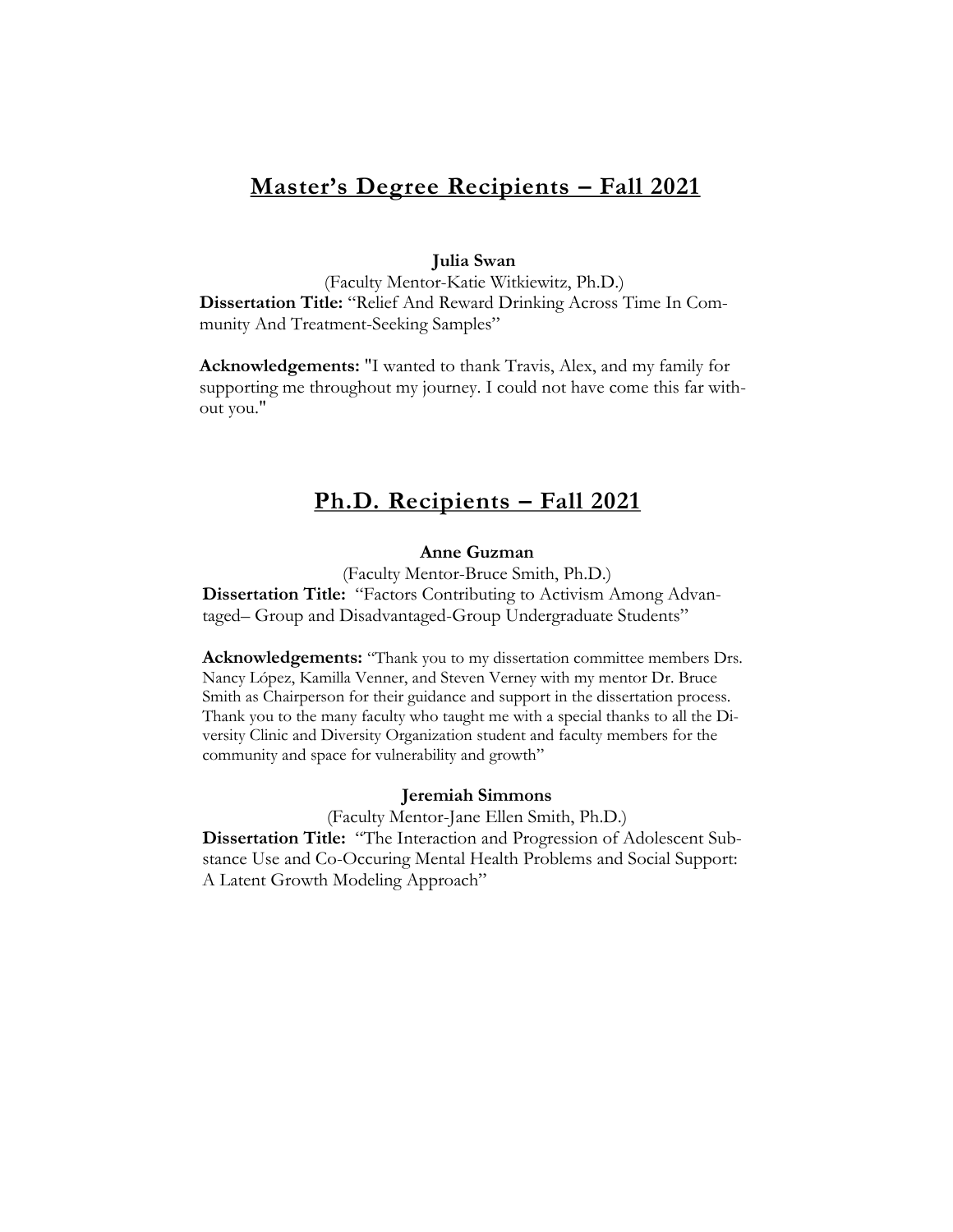## **Ph.D. Recipients – Spring 2022**

#### **Breannan Howell**

(Faculty Mentor-Derek Hamilton, Ph.D.) **Dissertation Title:** "An Investigation on the Role of Affect and the Autonomic Nervous System (ANS) in Visuouspatial Learning and Set-Shifting: Modulating Cardiac Vagal Tone Through Heart Rate Variability (HRV) Biofeedback to Improve Cognitive Performance"

**Acknowledgements:** "Throughout my PhD program I have received a great deal of support and assistance.

I would first like to thank my supervisor, Dr. Derek Hamilton, whose expertise was invaluable in formulating the research questions and methodology. Your insightful guidance pushed me to sharpen my thinking and brought my research abilities to a higher level. You provided me with the tools to achieve my goals in behavioral sciences.

I would like to acknowledge my dissertation committee members (Drs. Hogeveen, Fink, Clark, and Pentkowski) for their valuable guidance and feedback on my dissertation research. I am also grateful for the PI's of the laboratories I assisted in while completing my graduate work. Drs. Wilcox, Fink, Hogeveen, and Sandia National Laboratories Department of Applied Cognitive Sciences helped me hone my scientific methodology and data analysis skills. All these mentors provided me with the tools that I needed to successfully complete my degree.

Finally, I would like to thank my family their undying support. Without the love and understanding from my mother, husband, and son, Milo, I would not have had the tenacity to compete my PhD."

#### **Christy Magcalas**

(Faculty Mentor– Derek Hamilton, Ph.D.) **Dissertation Title:** "Moderate prenatal ethanol exposure, sex, and housing modify spatial navigation behavior and hippocampal cell firing in adult rodents"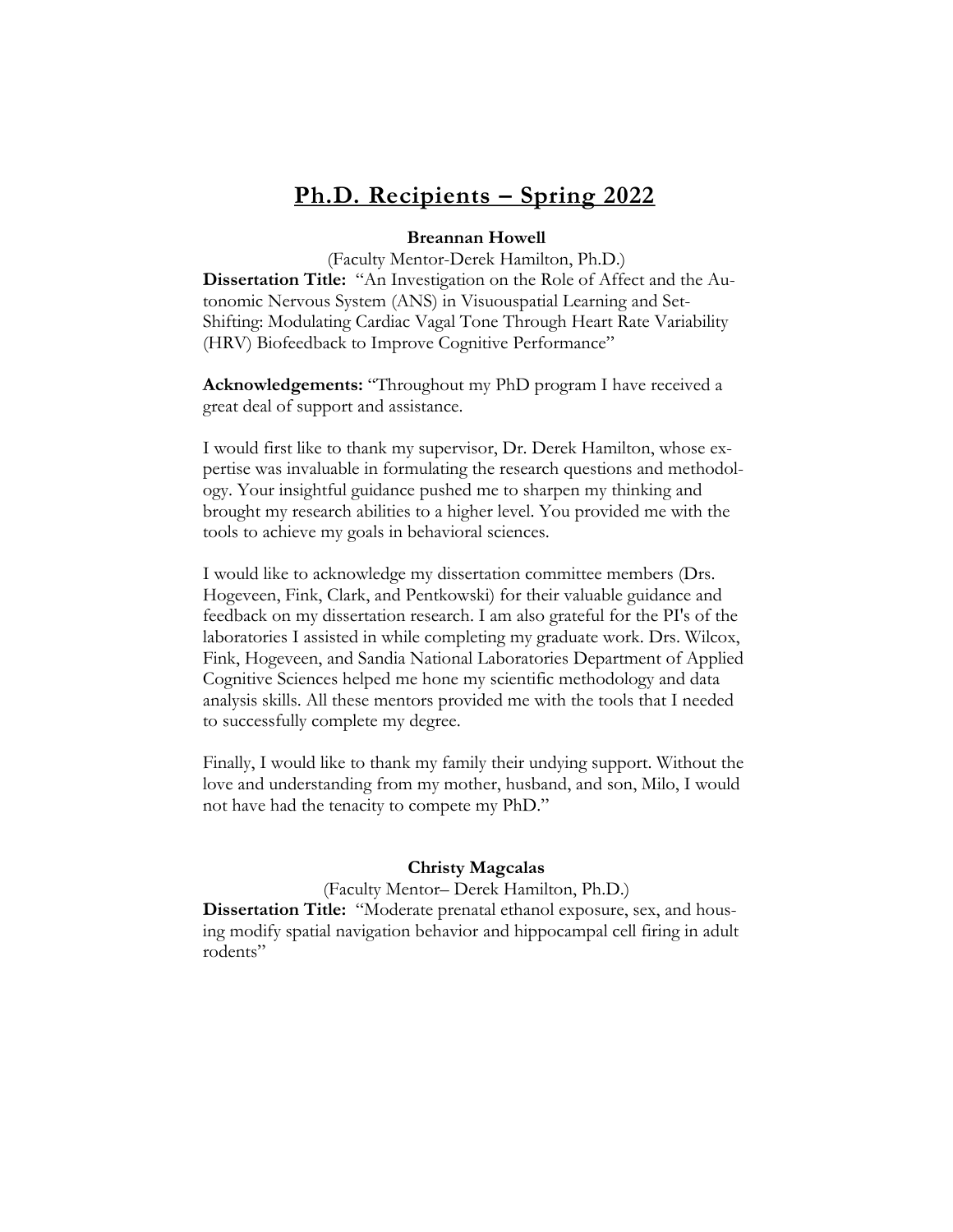## **Master's Recipients – Summer 2022**

#### **Monica Goncalvez-Garcia**

(Faculty Mentor– Derek Hamilton Ph.D.) **Dissertation Title:** "Neurobiology of Human Navigation Strategies in the virtual Morris Water Task"

**Acknowledgements**: "I would like to thank my mentor, Dr. Derek Hamilton for his support, patience, and guidance - and my committee members (Drs. Ben Clark, Vince Clark, Jeremy Hogeveen, and Marisa Silveri) and Dr. Jennifer Sneider, for their support and feedback through the process of my thesis. I also would like to express my gratitude to my parents - Alvaro and Val Garcia and my sister Camila for their unconditional love and for always believing in me. Thank you to my family and friends for their support and encouragement."

#### **Nicole Reyna**

(Faculty Mentor– Nathan Pentkowski Ph.D.) **Dissertation Title:** "Antagonizing Serotonin 2A (5-HT2A) Receptors Does Not Attenuate Expression of Methamphetamine-induced Conditioned Place Preference in Female and Male Rats"

**Acknowledgements:** "I am extremely grateful to my partner, Grace, for her extraordinary support and help throughout my first two years of graduate school. I would also like to thank my family for always being there for me. Lastly, this thesis would not have been possible without the guidance of my mentor Nate, thank you for your continued support throughout this process."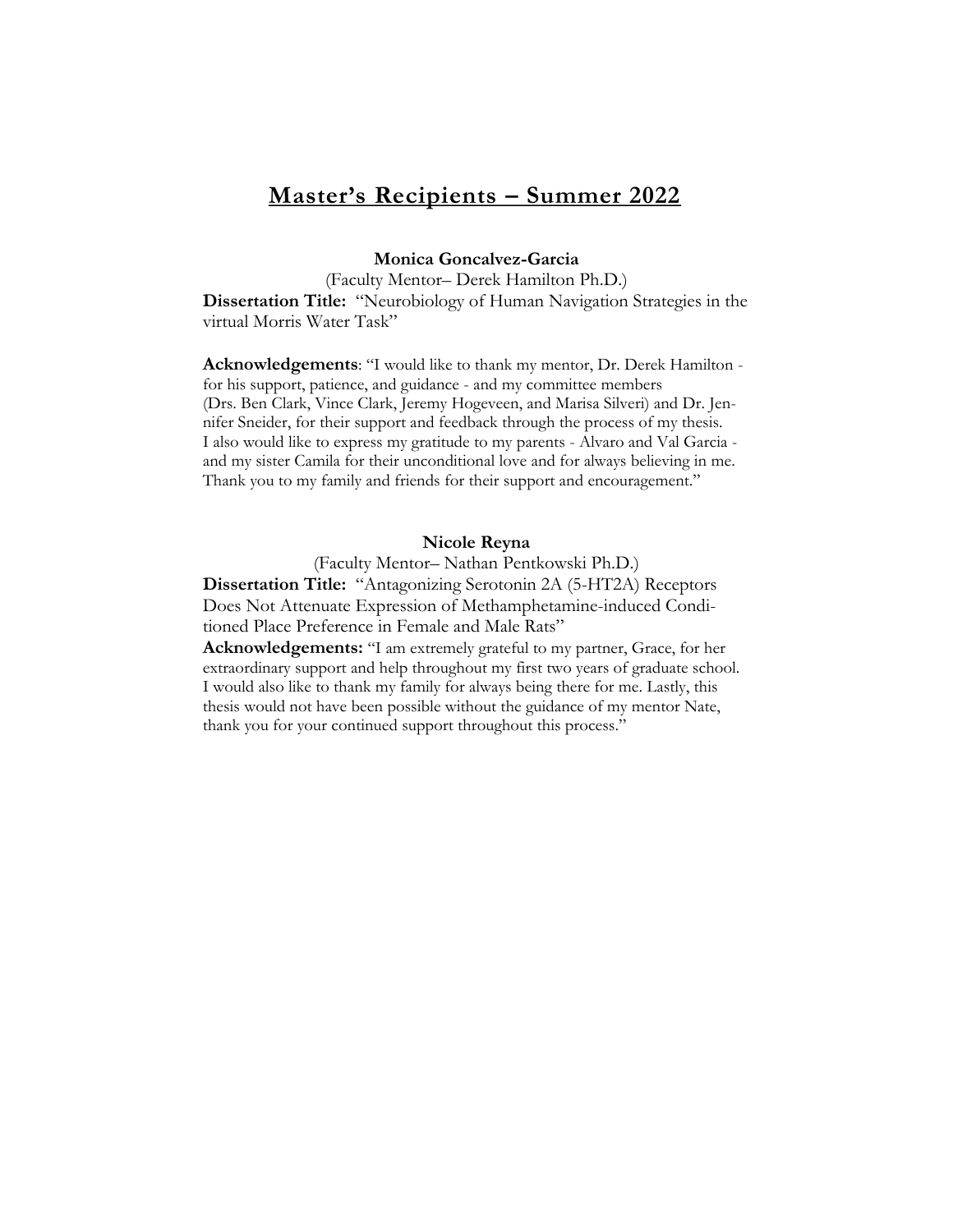## **Ph.D. Recipients – Summer 2022**

#### **Kelly Erickson**

(Faculty Mentor– Bruce Smith, Ph.D.)

**Dissertation Title:** "Spirituality, Well-being, and the Role of Oneness" **Acknowledgements:** "I have a deep sense of peace and a broad smile on my face as I reflect back over the last seven years. I feel extensive gratitude for the joys, bumps, twists and turns, and profound growth from my experiences within and outside of this PhD. Thank you for y'alls source of guidance in this journey. Thank you in particular to Dr. Bruce Smith for your unbelievably consistent and continuous support as I challenged norms, ruffled feathers, and blazed my own path through this PhD."

#### **Nicole Kubinec**

(Faculty Mentor– Sarah Erickson, Ph.D.) **Dissertation Title:** "Exploring Components for a Family-Focused Intervention for Families with a Child Diagnosed with Cancer and Other Chronic Illnesses"

#### **Joshua Maxwell**

(Faculty Mentor– Eric Ruthruff, Ph.D.) **Dissertation Title:** "A Meta Analysis and Investigation of Attention Bias for Facial Expressions of Emotion"

**Acknowledgements:** "My grad school journey would not have been possible without the unconditional love and support from my family. I deeply cherish the endless sacrifices they made so that I could pursue this degree. Their patience and care has kept our connection strong, which in-turn has enabled me to explore, challenge and fulfill the privileged academic existence I've come to appreciate. To all of my friends and loved ones, it means so much to have you in my life, and through it all, your compassion has cemented a purpose in me.

I am thankful for the hard work of all the psychology faculty I have encountered. A special thanks to my instructors and collaborators. I must also acknowledge the encouragement and contextual exposure I've received from my fellow classmates and academic peers. Also, I could not be here without the help from my undergraduate RAs and all those participants out there who took part in my attention studies!"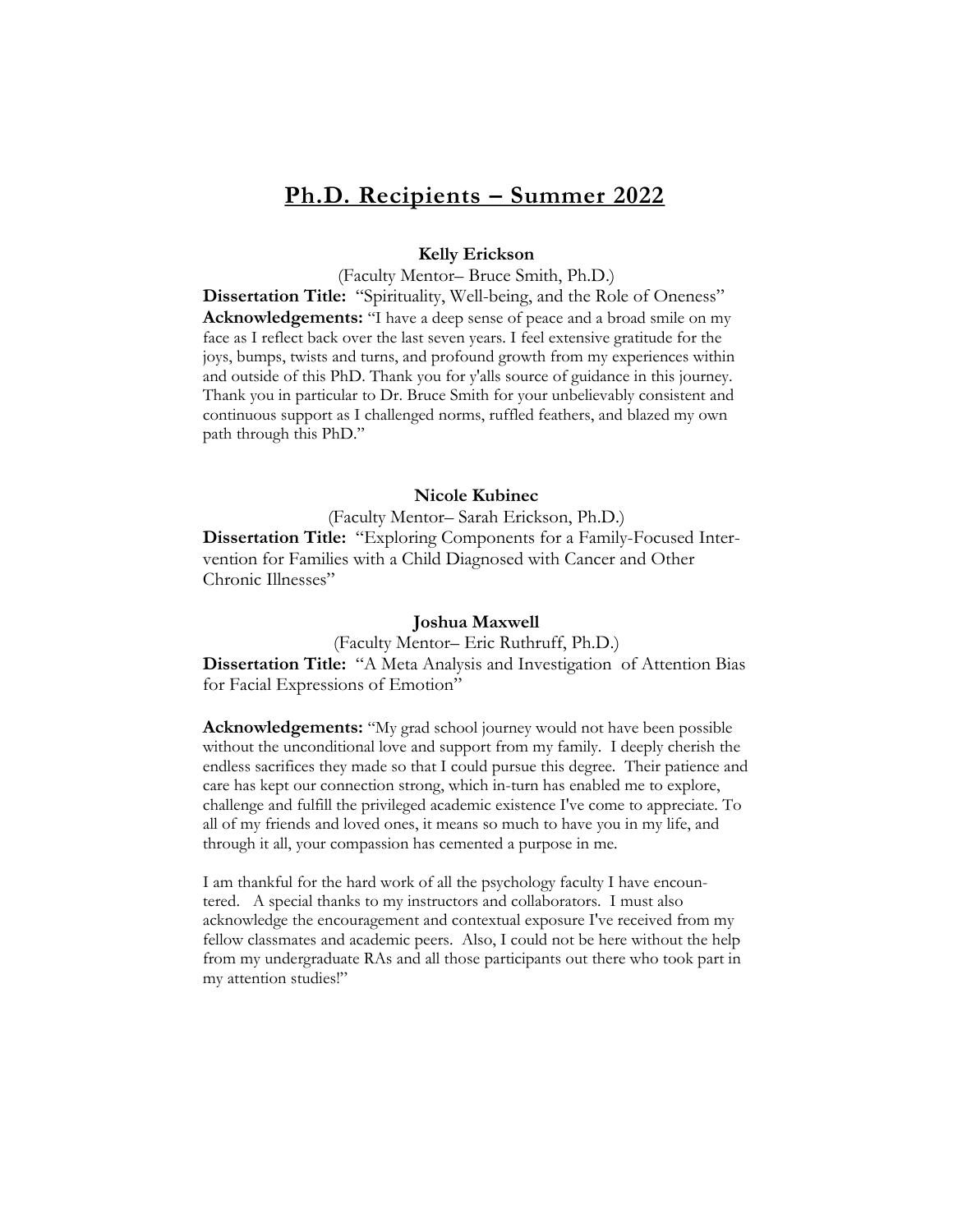## **Fall 2020 Graduates**

| Acord                  | Cassidy    |
|------------------------|------------|
| Adi                    | Amenah     |
| Aguilar                | Griffin    |
| Apoda <mark>c</mark> a | Kayla      |
| Archuleta              | Elizabeth  |
| Arevalo Diaz           | Livier     |
| Baca                   | Ashlee     |
| Baca                   | Jasmine    |
| Baker                  | Isabella   |
| Barker                 | Jessica    |
| Barrientos             | Gustavo    |
| Bellamy                | Arlene     |
| Borawski               | Laura      |
| Borrego-Lopez Tyra     |            |
| Brinson                | Renee      |
| Buffington             | Jared      |
| Burks                  | Caitlyn    |
| Cachini                | Raelynn    |
| Campos                 | Samantha   |
| Carleton               | Heather    |
| Carrasco Oros Belem    |            |
| Castillo               | Phylicia   |
| Castillo               | Jessica    |
| Chacon                 | Valerie    |
| Chavez                 | Zachary    |
| Clemens                | James      |
| Coontz                 | Kristin    |
| Cordova                | Jessica    |
| Crawford               | Alexandria |
| Cruz                   | Shantel    |
| Davis                  | Samuel     |
| Dickinson              | Shannon    |
| Dierks                 | Cassandra  |
| Dimond                 | Erica      |
| Diz                    | Jason      |
| Dragt                  | Eileen     |

Dunwoody Isaac Eckel Sophie Eversole Elizabeth Faulkner Matthew Fragua Joseph Franklin Devin Gallegos Kirsten Garcia Taylor Garcia Anthony Garcia Samantha Goldhammer Tate Gomez Laura Griego Julia Griego Rayanna Gutierrez Mareya Hawsawi Anwar Hefter Benjamin Hendrickson Destiny Herczeg Gabriella Hernandez-Morris Jasmine Herrera Amalia Huchton Kerri Joysen Gwendolyn Kaskabas Christina Kent Alexandria King Chloe Lentsch Jhoniq Lopez Rodrigo Lopez Kimberly Lopez Melissa Lopez Baez Karla Lucero Rachel Lucero Megan Lucero Brynn Lucero Sarah Lucero-Martinez Jonel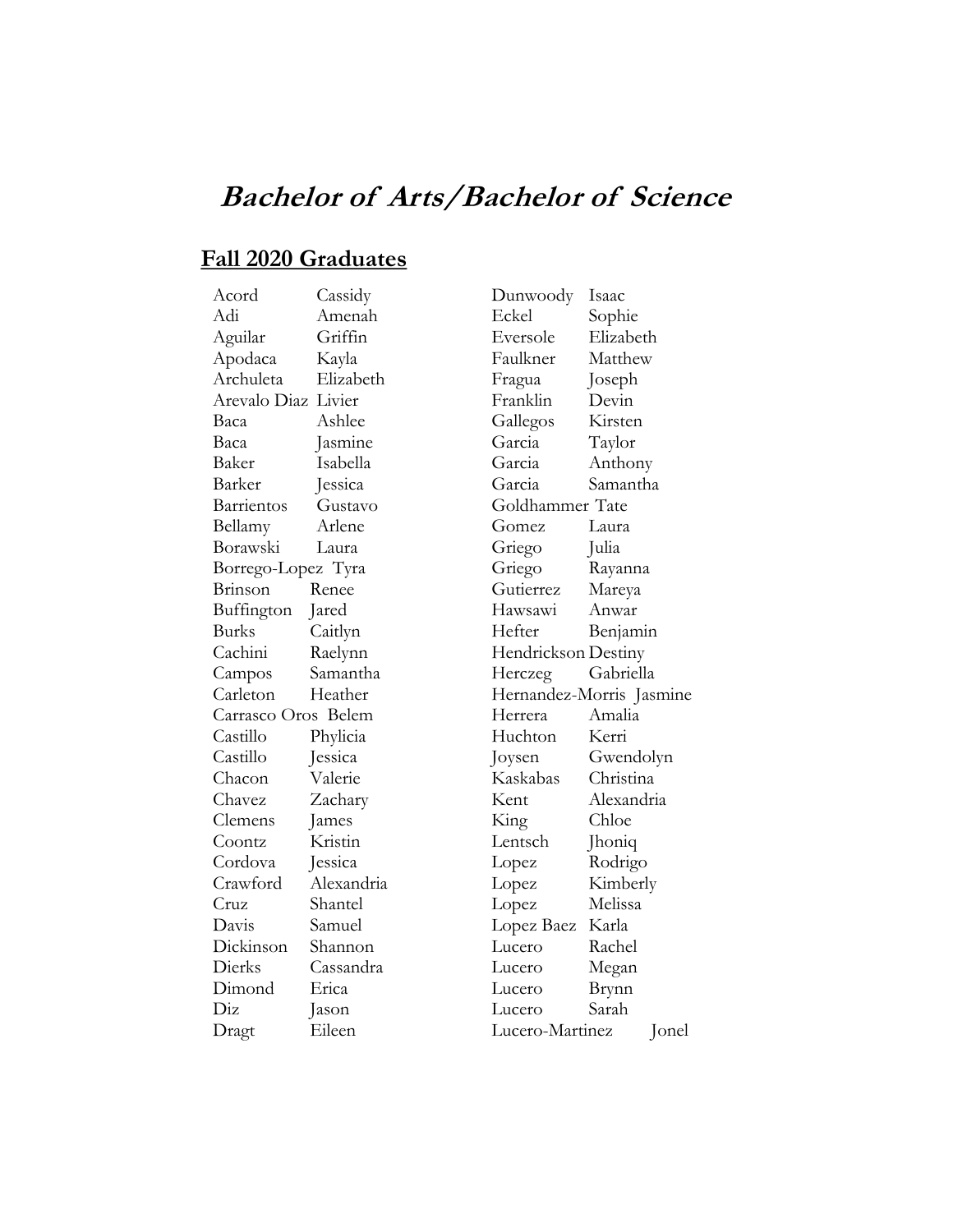# **Fall 2020 Graduates**

| MacQuigg    | Olivia    |
|-------------|-----------|
| Mader       | Hailey    |
| Martin      | Jahkairah |
| Martin      | Justin    |
| McClurg     | Heather   |
| Medina      | Nadya     |
| Medina      | Damyen    |
| Montoya     | Briana    |
| Morales     | Karla     |
| Moran       | Kentrail  |
| Moreno      | Andrea    |
| Morgan      | Nicholas  |
| Murphy      | Тy        |
| Nelson      | Macaffrey |
| Nelson      | Victor    |
| Nichols     | Kayla     |
| Nickels     | Cassandra |
| Notah       | Norvin    |
| Notah       | Jessica   |
| Otero       | Destinie  |
| Oweis       | Faten     |
| Padilla     | Brittany  |
| Palma       | Leslie    |
| Parish      | Madeline  |
| Perea       | Diana     |
| Pett        | Josephine |
| Pillado     | Karely    |
| Ponce       | Monica    |
| Ponsardin   | Chloe     |
| Pulido      | Luis      |
| Rascon      | Erika     |
| Reichert    | Mika      |
| Reyes Villa | Adriana   |
| Richards    | Kayla     |
| Richardson  | Lila      |
| Rodriguez   | Andrea    |

Rodriguez Sarah Romero Carmen Romero John Rone Stephen Ruiz Ana Russ Nakia Sanchez Rachel Sanchez Vail Sanchez-Barrera Ana Sarwal Skye Segura Devin Sena Evan Shoats-WeaksIsabella Sikorski Hailey Spahr Trevor Strange Chamonix Tafoya Sharon Tai Gwenievere Thornhill Alex Torraco Amanda Trillo Zamarripa Paulina Trujillo Jenna Trujillo Jennifer Valdez Angelina Van Ness Elizabeth Vernon Alice Villasenor Zachary Warden Stacy Weitz Anastasia Williford Christopher Wilson Karlie Winn Briana Youngblood Roxanne Yu Leah Zamora Patrick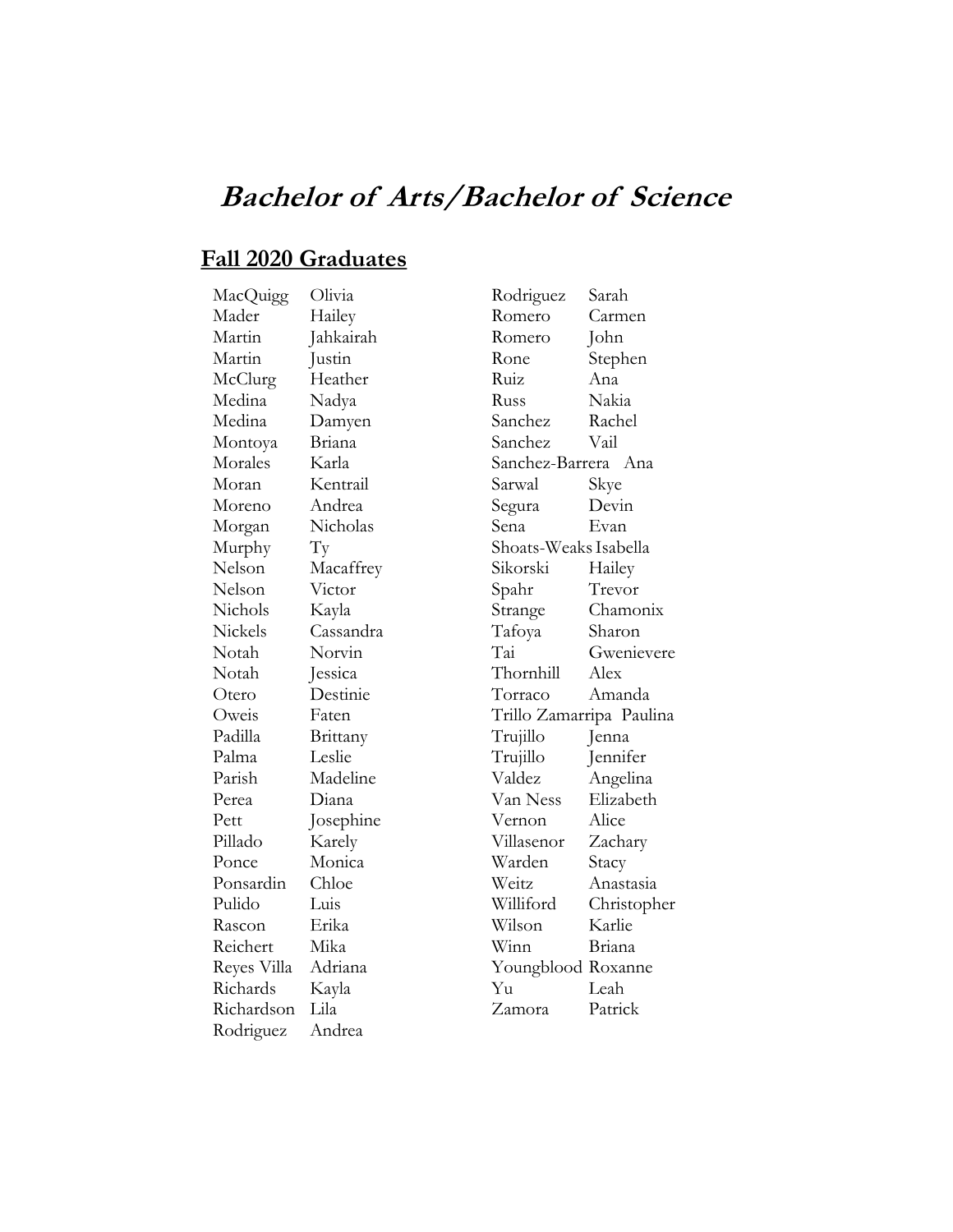## **Spring 2021 Graduates**

Aguilar Estrella Alcantar Rama Myriam Alley Hanna Alvarado Mark Apodaca Shyann Armes Heidi Aronson-Wayne Connie Babbitt Hayley Babcock Brandy Baird Lauren Begay Allison Benally Tifah Benia Maya Bourgeois Karinna Branda Luciana Bredal Haga Dorthe Celine Brito Christina Brown Mariah Bruner Karla Butler Haylee Butler Braxton Cairo Grace Cameron Alicia Cannon Hannah Carr Cayla Carrera Julissa Chavez Sydney Cheama Kyla Church Kristin Clark Ellie Clark Holly Conkle Brianna Cook Marissa Cortez Esperanza Council Camryn Cruz-Lanter Valeria

Davis Cole Davis Jordan De La Rue Rubin Deater Emily Decastro Ashley Delacerda Jaedyn Desai Ajesh Divett Robert Trevor Douglas Duncan Duboise Chamique Dukeminier Jade Dunkin Julia Dunn Brooke Duran Paulina Eads Kristen Eggers Erin Elumba Rachael Escobar Marena Esquibel Joseph Farnsley Robert Forsythe Romanza Fresquez Aspen Fry Emily Fuentes Kristine Gabaldon Natalie Galarza Karina Galbiso Yasmine Gallegos Flora Garcia Marissa Garcia Emanuel Garcia Danielle Garcia Alonso Garcia Taylor Geoffrion Nicole Gharibi Parya

Glover Elizabeth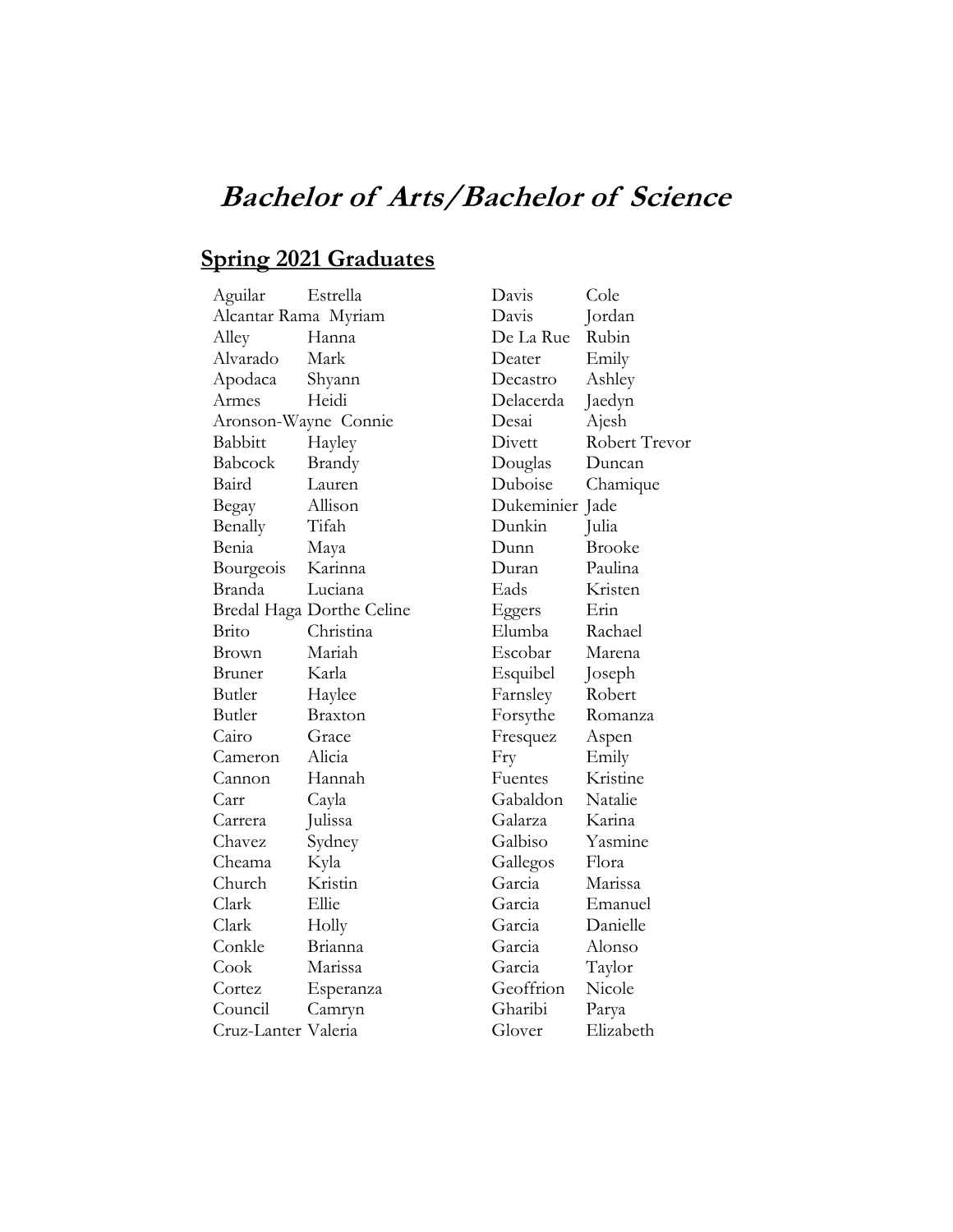## **Spring 2021 Graduates**

Gonzales Tiffani Gonzales Jeremy Gonzalez Matthew Goranson Emerald Green Galven Grewal Mankirt Grey Elizabeth Griego Andrea Griego Paul Griego Kayla Gutierrez Baca Paola Haley Deseree Hall Yvonne Harris Davis Harrison Heather Henderson Alexis Hernandez Luisa Hernandez Rubio Jesus Heron Mary Herrera Emily Hirschman Madison Holguin Alexis Holston Delila Houldridge Joanna Huddleston Brittany Huerena Andrew Hulett Elizabeth Hurtado Iglesias Luisa Hutchinson Danielle Iverson Natalia Jaramillo Alyssa Joe Ariana Johnson Ian Jose Dana Joseph Michael Juarros Miranda

Karo Claire Kent Dasie King Sarah Kingswadd Chris Kiraly Kylee Knowles Linsy Kornreich Megan Krolow Amira Laverty Brenna Leon Laura Lewis Araceli Leyba Benjamin Lopez Aryana Lopez Jerusalen Lords Cierra Lucero Marsha Lynch Tory Maestas Liandra Maly Gwendolyn Martin Elizabeth Martinez Manuel Martinez Alyssa Martinez Jordan Martinez Niko Martinez Crystal Massey Tristan McCready Maria McKinney Bryan Meddleton Elijah Merida Alan Meyer Alyssa Miller Maya Mirabal Meghan Mishos Jacklyn Mize Felicia Modisette Ryan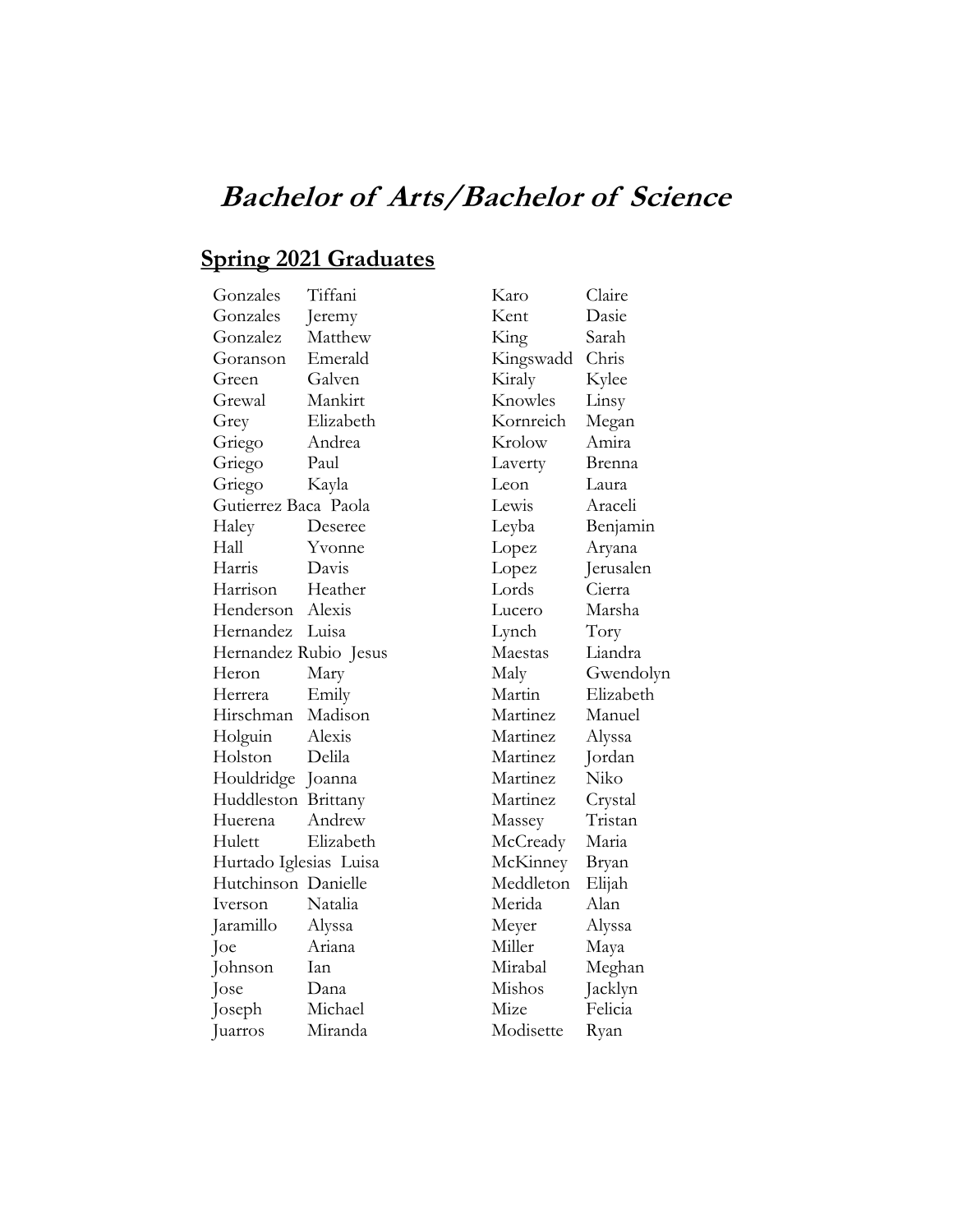## **Spring 2021 Graduates**

Molina Kyle Mondloch Timothy Mondragon Andrea Montano Sammi Montoya Stephanie Montoya Victoria Morales Alexis Moulton Sarah Muang Cing Munoz Angelica Munoz Trevizo Ariana Neville Hannah Newell Shannon Nguyen Binh Niedenthal Maximilian Nitschke Stephanie Nourse Shyanne Oroyan Maria Cecilia Orr-Salazar Paul Palma Jordyn Pastrana Jennifer Patterson Kiaira Peters Zoe Pickett Hannaiyah Pinckley Zoe Pitcher Brenden Portillo Stephanie Proctor Brice Rajan Roshna Ramirez Bailey Rasheed Dania Reddington Olivia Regalado Darcie Renteria Victoria Renteria Sandra Revilla Aida

Reyes Alondra Riega Antonella Riley Brenna Roach Emily Roberts Caroline Rodriguez Carolina Rodriguez Kristen Rogers Sara Romero Angel Romero Richard Rose Daniel Rose Krystal Rosenberger Victoria Ross Ysela Rotach Alexandria Ruiz Liany Ruiz Velasquez Joel Runningwolf Brandy Rutledge Stephany Saiz Dominic Salazar Kaylee Salazar Maria Sanchez Robert Sanchez Erik Sanchez Alexxus Sanders Devin Sandoval Joanne Savage Heather Schell Sarah Schott Tarin Schurter Brian Scoville Samantha Scumaci Tristan Shavers Bianca Snyder Hana

Son Francesca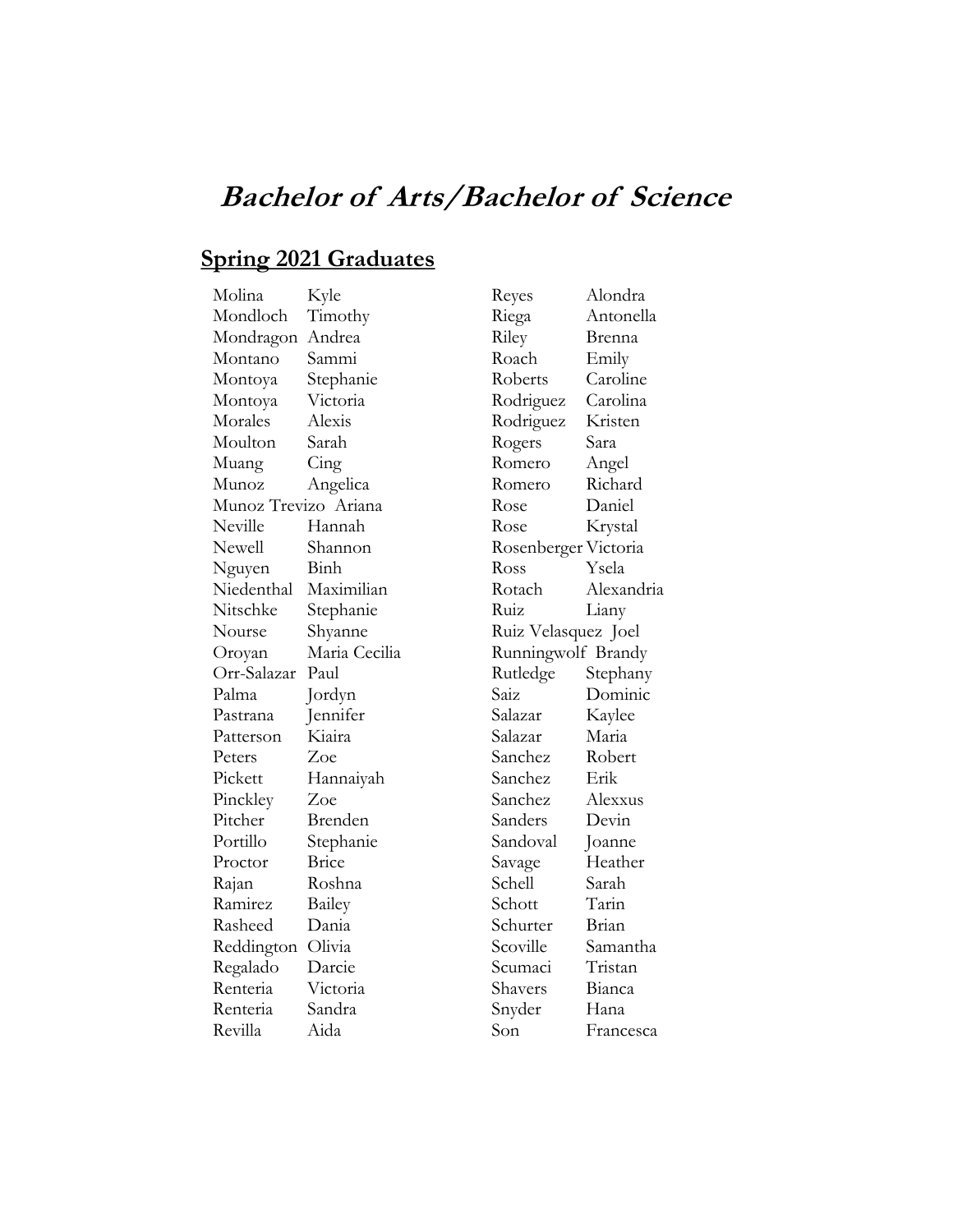# **Spring 2021 Graduates**

| Soto                   | Jennifer    |
|------------------------|-------------|
| Starr                  | Wyatt       |
| Suazo                  | Victoria    |
| Swope                  | Shelby      |
| Tabullo                | Antonio     |
| Teeters                | Jack        |
| Tena                   | Maira       |
| Thames                 | Addison     |
| Thomas                 | Valerie     |
| Thomas                 | Laurel-Maya |
| Trujillo               | Ruben       |
| Trujillo               | Antonio     |
| Trujillo               | Jacquelyn   |
| Tsosie                 | Katrina     |
| Ubaldo Seixas Bernardo |             |
| Upton                  | Christopher |
| Valdez                 | Jaclyn      |
| Velasquez              | Stephanie   |
| Ventura                | Cyrill      |
| Viereck                | Raphaela    |
| Villasenor             | Celeste     |
| Walters                | Rachel      |
| Waseta                 | Nikki       |
| Watson                 | Nakala      |
| Waymire                | Victoria    |
| Weiss                  | Giselle     |
| Williamson             | Benjamin    |
| Wilson                 | Nicolas     |
| Woody                  | Kristen     |
| Yara                   | Shelby      |
| Yazzie                 | Makeisha    |
| Yepa                   | Kalei       |
| Yildiz                 | Erdem       |
| Yun                    | Jarod       |
| Zimmerman              | Chloe       |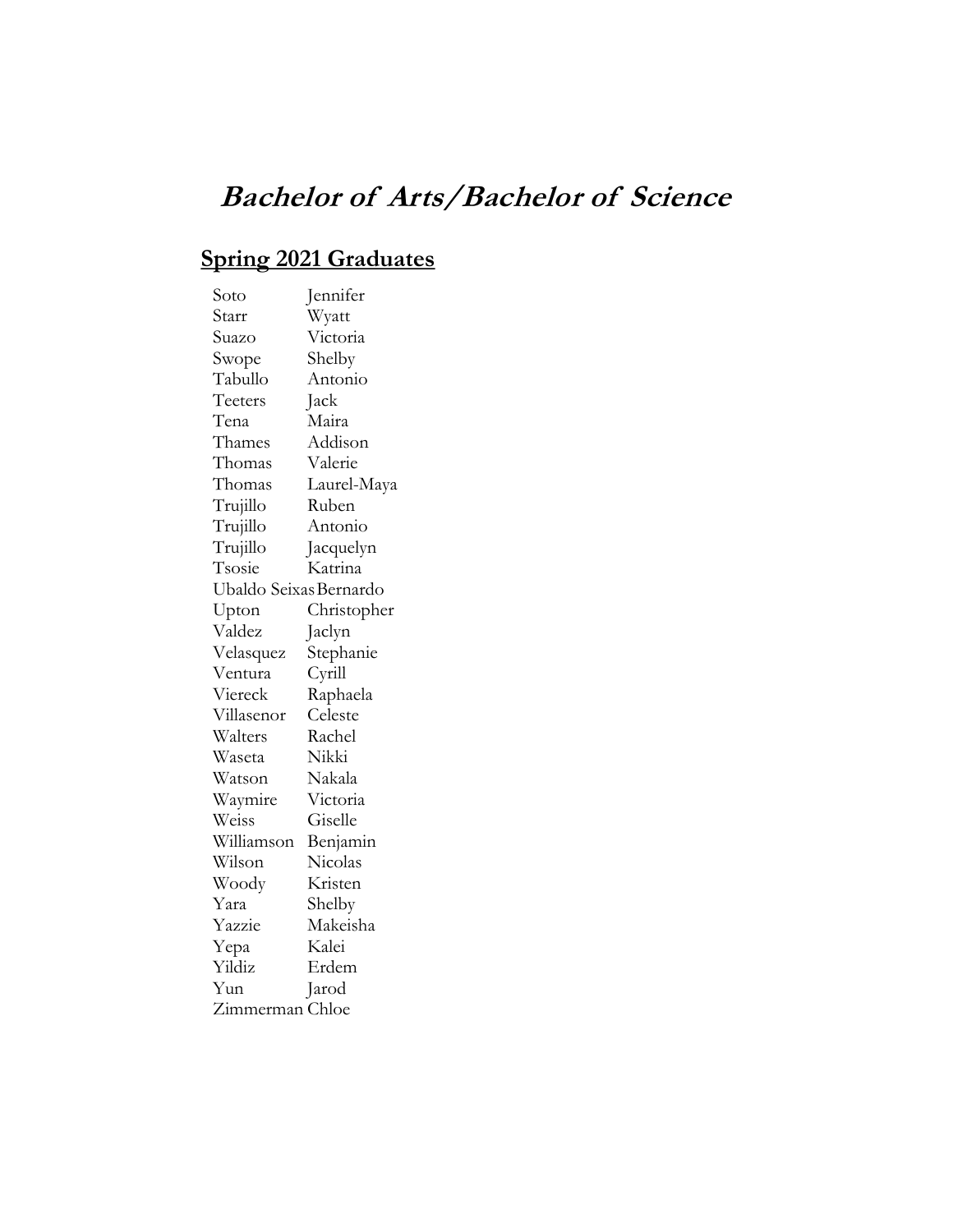## **Fall 2021 Graduates**

| Alexander            | Elliott     |
|----------------------|-------------|
| Almeida              | Crystal     |
| Alvarez              | Gil         |
| Andrews              | Christopher |
| Apostalon            | Yana        |
| Aragon               | Addison     |
| Arnaudville          | Nancy       |
| Arteaga              | Rocio       |
| Atencio              | Gabriella   |
| Austin               | Colleen     |
| Baca                 | Shaylyn     |
| Barela               | Silvia      |
| Barney               | Brandon     |
| Beauparlant          | James       |
| Bell                 | Felicity    |
| Beltran-Larios Isaac |             |
| Benally              | Lashanah    |
| Bitloy               | Jaseanna    |
| Black                | Abigail     |
| Boyett               | Breanna     |
| Burge                | Cody        |
| Calabrese            | Vito        |
| Calderon             | Alondra     |
| Camden               | Oceanna     |
| Carpenter            | Sarah       |
| Chavez               | Kristina    |
| Crouch               | Natalie     |
| Damian-Reyes Elian   |             |
| DeCore               | Juliana     |
| Demusaj              | Sofia       |
| Doney                | Sarah       |
| Dorries              | Benjamin    |
| Encee-Juarez         | Bianca      |
| Estrada Diaz         | Lesley      |
| Fenstermacher Ariel  |             |
| Fleming              | Saxon       |

Fleming Althea Galano Desiree Gallagher Quinn Gallegos Jessica Gandarilla Carlos Garcia Gilbert Garcia Carlos Gonzales Nicolette Gorrell Sarah Grady Shaun Guo Sylvia Guy Michael Guzman Ziah Hall Colton Henderson Jessica Henry Britni Hernandez Veronica Holmes Bentley Houston-Hatton Gwendolyn Jackson Toreh Jaesin Gary Jin Nicole Johnson Deni Khweis Danya Kinkade-Black Rebecca Leyba Brianna Lopez Miranda Lozoya Brenda Maler Robert Marquez Ashtyn Marquez Jennifer Melendez Deisha Melendrez Erin Montellano Contreras Josselin Montoya Joella Montoya Adrian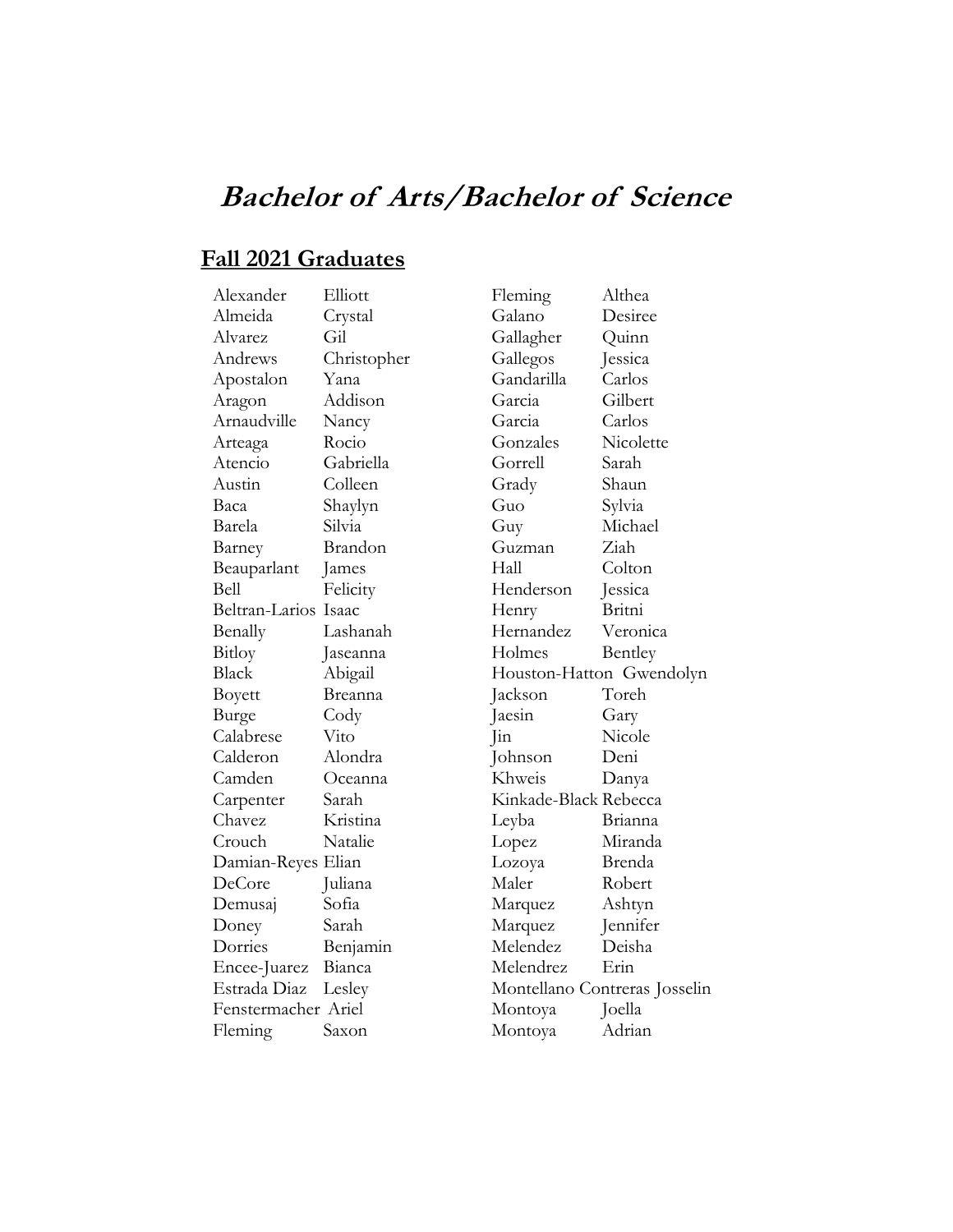# **Fall 2021 Graduates**

| Montoya    | Savannah |
|------------|----------|
| Morris     | Colyn    |
| Mott       | Caitlin  |
| Nguyen     | Jenny    |
| Noyes      | Sonya    |
| Oesterling | Morgan   |
| Oselio     | Catalina |
| Padilla    | Sequoia  |
| Pellechio  | Megan    |
| Pena       | Andrew   |
| Persinger  | Sapphire |
| Peters     | Gabriel  |
| Peterson   | Isabelle |
| Platania   | Adam     |
| Pulte      | Ashley   |
| Quintana   | Martha   |
| Reno       | Kayla    |
| Rivera     | Jacob    |
| Rivera     | Israel   |
| Robles     | Zeydith  |
| Rodriguez  | Miquela  |
| Rowan      | Nichole  |
| Salazar    | Dalilah  |
| Samora     | Megan    |
| Sanchez    | Shayla   |
| Sandoval   | Andrea   |
| Sauceda    | Kristi   |
| Sena       | Adrienne |
| Siefert    | Aaron    |
| Silva      | Ashlynn  |
| St John    | Amber    |
| Steudle    | Ashley   |
| Stevens    | Kyra     |
| Tafoya     | Jordin   |
| Tarro      | Stacy    |
| Tennison   | Renee    |
| Tenorio    | Camryn   |

Tran Bianca Trujillo Morgan Trujillo Veronica Trujillo Priscilla Valladares Evaliz Vencill Leah Vialpando Jasmine Vigil-Lujan Savannah Walls Nia<br>Wenzel Katl Kathleen Wiesel Alexandria Wilson-FetrowZacary Wood Sydney Woods Felicity Worrell Tori Zamora Zavala Alexandra Zuni Selene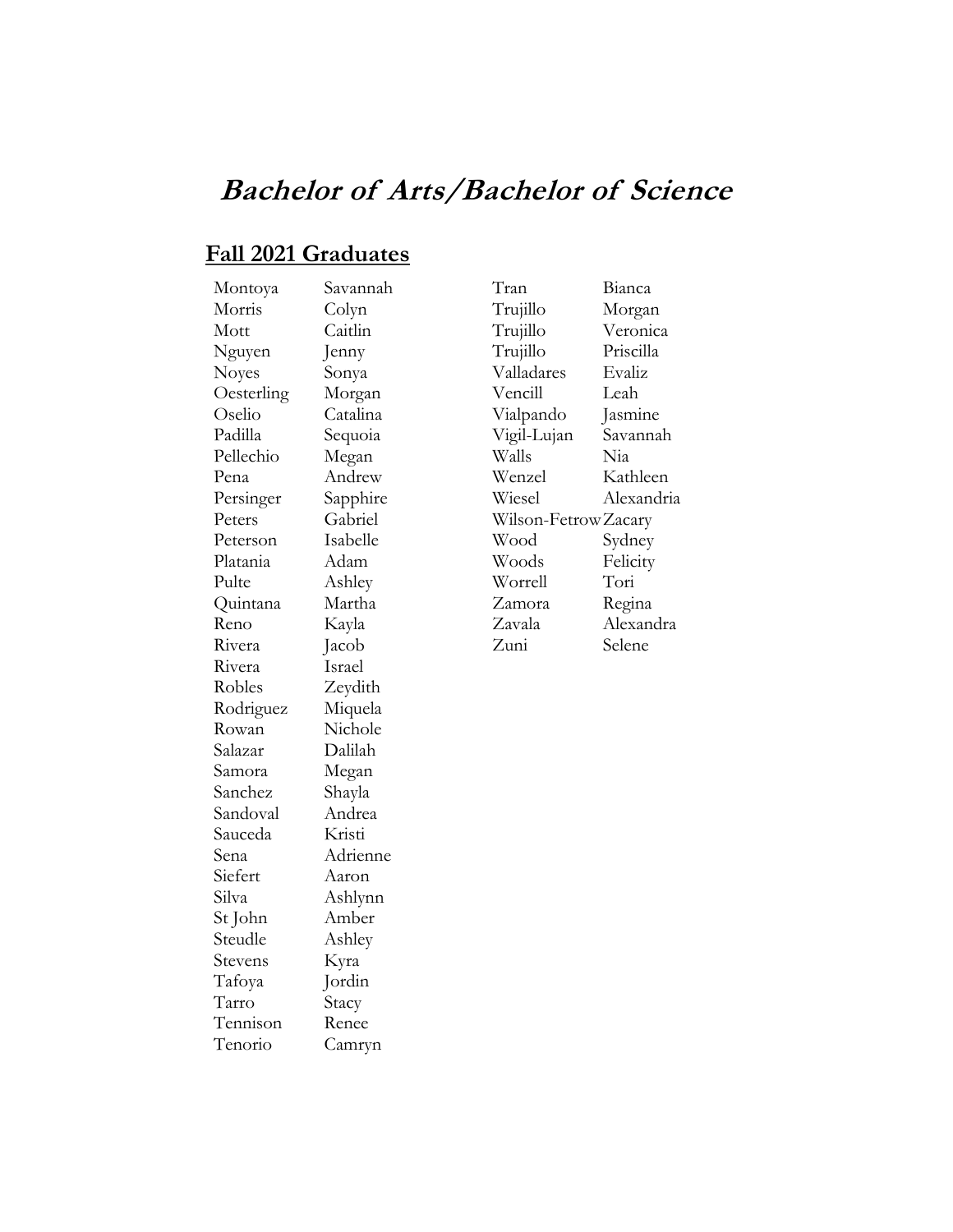## **Spring 2022 Graduates**

| Abweh               | Serena                   |
|---------------------|--------------------------|
| Adams               | Jessica                  |
|                     | Afaghpour-Becklund Mitra |
| Aguilar             | Roberta                  |
| Akter               | Halima                   |
| Amato               | Adam                     |
| Anchondo            | Jesus                    |
| Andresen            | Christopher              |
| Antonio             | Ashanti                  |
| Arcaya              | Ignacio                  |
| Arguello            | Sean                     |
| Armijo              | Ariana                   |
| Arreola             | Alexis                   |
| Aulbach             | Margaret                 |
| Autrey              | Shaina                   |
| Avilucea            | Emily                    |
| Awad                | Fatima                   |
| Baker               | Channis                  |
| <b>Balliett</b>     | Genesis                  |
| Barboa              | Monica                   |
| Barraza             | Rocio                    |
| Bauchman            | Leslie                   |
| Bean                | Deanna                   |
| Begay-Harlan Mykale |                          |
| Benavidez           | Naomi                    |
| Bentley             | Brydie                   |
| Bernardoni          | Tatum                    |
| Beyer               | Vanitee                  |
| Bishop              | Brenna                   |
| Blackmon            | Erika                    |
| Blair               | Tyler                    |
| Bonilla             | Alma                     |
| Brady               | Savanna                  |
| <b>Brandts</b>      | Mariah                   |
| Bruce               | Tyra                     |
| Byrne               | Aislinn                  |

Caldwell Ayshia Call Jonathon Cambon Mallory CampanozziCassandra Campos Jessica Canas MaderaMaria Castillo Tamara Cechini Courtney Chadwick Brieanne Chaparro Alejandra Chavez Jude Chavez Felisha Chavez Nico Chavez Julia Chavez Erika Chee Crystal Cheromiah Caitlyn Childson Mariposa Cho Leah Clayton Allison Comer Alyssa Corbett Aaliya Costanza Nadine Cox Angela Cravens Robert Cruz Tiana Daniels Monica Davies Henderson Zoe Debonis Liam Del Ferraro Trenton Disch Jordyn Door-Rodriguez Melissa Dunn Briton Dunson Erika Edey Brianna Epaloose Mikaela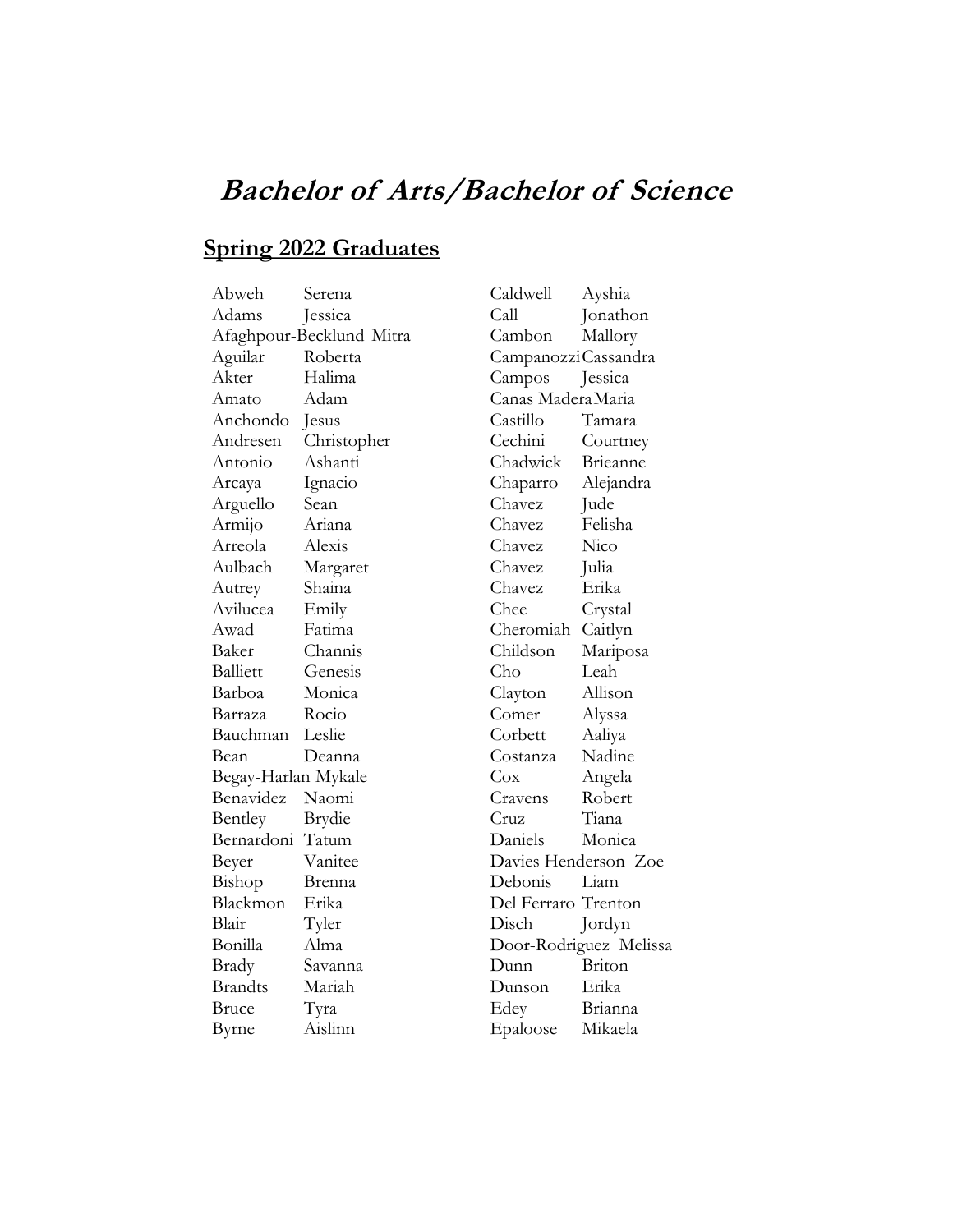## **Spring 2022 Graduates**

Estrada Gabriel Estrada Danya Fabbroni Alexander Fernandez Katherine Ferrer Hurtado Carla Filkins Jordyn Flack Winter Flores Diona Flores Jaden Fowler Payton Fraboni Max Gachupin Kailene Gachupin Kaia Gallegos Reyna Ganster Richard Garcia Larissa Garcia Nicholas Garcia Vanessa Garcia Cruz Garcia-HuffAbigail Gear Lindsay Gilbert Madeline Glass Savanna Gomez Isabel Gonzales Krysta Gonzales Deluvina Gonzales Jade Gonzalez Brandon Gonzalez Estrella Gonzalez Michael Gonzalez Gutierrez Irma Gooch Kassidee Griego Leroy Griego Rylee Griego Angela Grindell Emily

Guerrero Roxanne Guevara Raquel Guindon Emma Gustafson Rylee Hamilton Jordan Hamning Tina Harris Brittany Heitman Caroline Hernes Ashley Herrera Mia Hersi Sarah Hiley Carla Hill Delaney Hinojosa Mariela Howard Rose Howard Andrea Hughes Iolo Humphries Melissa Ibuado Mariah Jimenez-Gonzales Mariana Johnson Michael Keene Amy Kendall Hunter Khahera Gurmehak King-Dooley Lise Kneller Aiden Ladino Rebecca Leal Macario Letherer Mallory Livingston Tanita Lockamy Dixie Long Kenny Lopez Jadyn Loya Raul Lucero Dylan

Lujan Mariah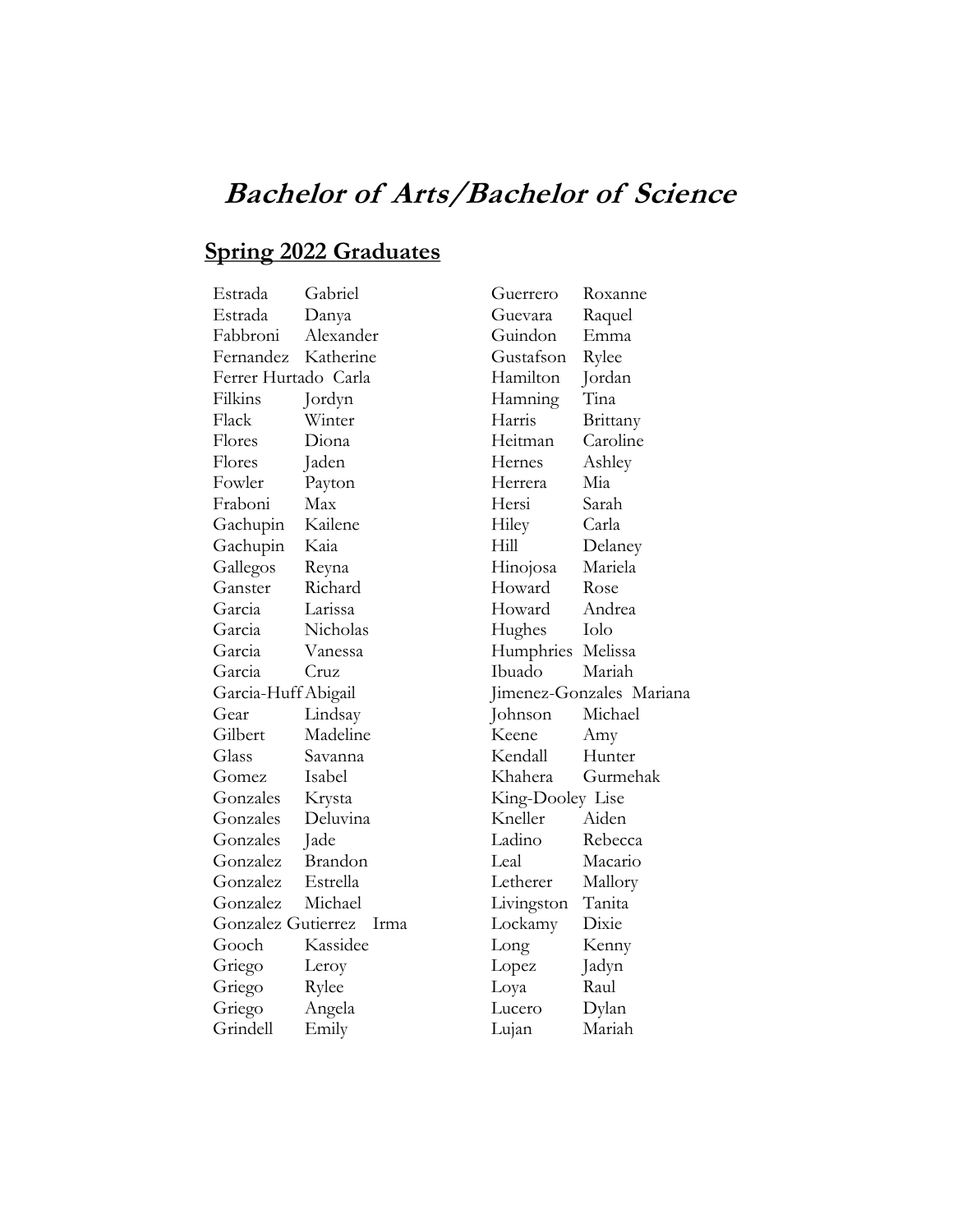## **Spring 2022 Graduates**

Luna Jesus Lynch Tiffanie MacCurdy Katherine Maestas Samantha Maldonado Michael Maldonado Perla Malhotra Alex Mankad Kunal Marchant Carrie Martin Matthew Martinez Noah Martinez Reyna Masten Kathryn McCowan Angel McNary Thailen Melloy Grace Mendez Stephanie Meraz Amanda Middleditch Dennis Mitchell Estella Molina Clarissa Montano-Pilch Martin Montez Jennifer Moore Blake Muller-Gonzales Saray Munoz Christina Murden Katie Murphy Allison Murray Jessica Murrell Matteo Nava Ariana Nguyen Jeannie Nicholson Skylar Nieto Brianna Norton Christina O'Keeffe Olivia

Oliva Victor OMalley Timothy Orozco Marissa Orr-Dick Gabriella Ortega Julian Ortiz Alexis Oviedo Emilia Pacheco Dominique Padayhag Janelle Padayhag Janelle Padilla Nathaniel Padilla Gabrielle Padilla-Steel Isabela Paniagua Salud Papponi Louis Parker Evyn Peck Evan Perez Marly Petosa Maya Petro Zachary Philips Courtney Pinney Jade Pisa Riley Polak Natalie Porter Sandra Prieto Robles Paulina Quintana Michael Ramirez Melanie Ramirez Joaquin Ramirez Jessica Ramos Rhudovic Ramos Viola Reyes Renee Reyes Evelyn Reyes Paul

Rider Jorleigh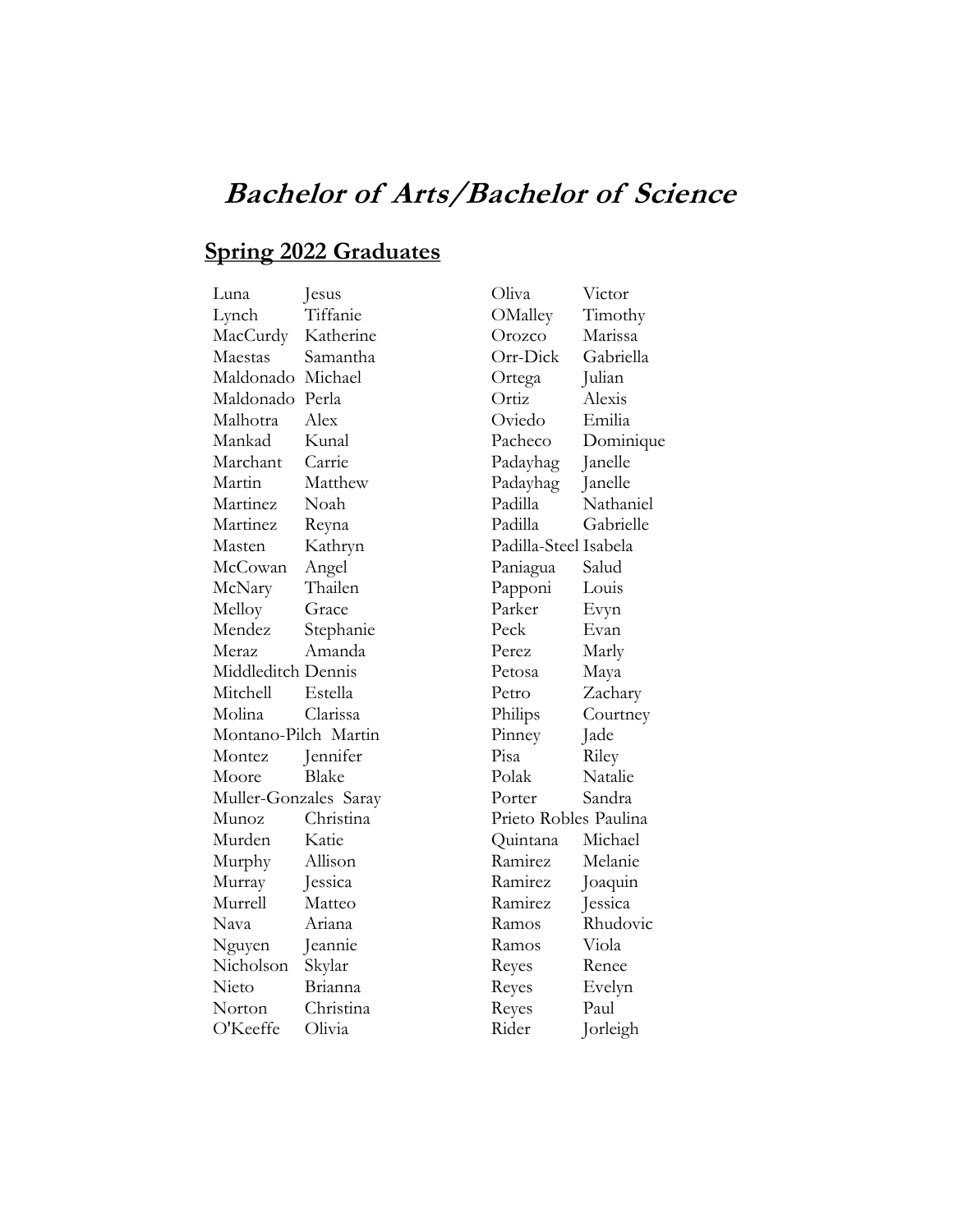## **Spring 2022 Graduates**

Ring Jacob Roach Miranda Roberts Rhianna Rodriguez Rebecca Rodriguez Aaron Rodriguez-Rico Monserat Romero Bryana Romero Alyssa Romero Aubriana Rosen Shanti Janai Rubi Patricia Rubin Meira Salas Theresa Salazar Valoria Saloio Jack Sandoval Kristin Sandoval Deanna Sandoval Elizabeth Sandoval Madison Sandoval Marissa Saunders Erin Seastrom Allison Shannon Anaubrey Shannon Atanah Silva Raeanna Silva Kamryn Singh Kamalpreet Slauson Sabrina Slocum Barbara Smith Ji'Kayla Solis Angelica Solis Alejandro Sorto Henry Sotelo Merissa Stephenson Shannon Swanson Dakota

Syroid Cherysse Tarantello Alex Taylor Lauren Tirado-Fuentes Roberto Torrez Hannah Touchin Tiffany Tripp Christian Truong Karen Tuck Reyan Ugbomah-Otunuya Onyedika Ulibarri Kaitlyn Urban Alisia Valdez Kelly Valdez Shea Valenzuela Dominic Vargas Vicente Vazquez Alexandria Vega Denise Venditti Alexa Viard Annie Vicentillo Vanessa Vigil Johnny Vigil-AvalosMiquela Wasilowski John Watson China Webb Jessica Weiler Raney Westemeier Maricela Wheatstine Cameron Wibeto Brianna Williams Hannah Wiseman Mattilyn Young Joshua Zawadi Diane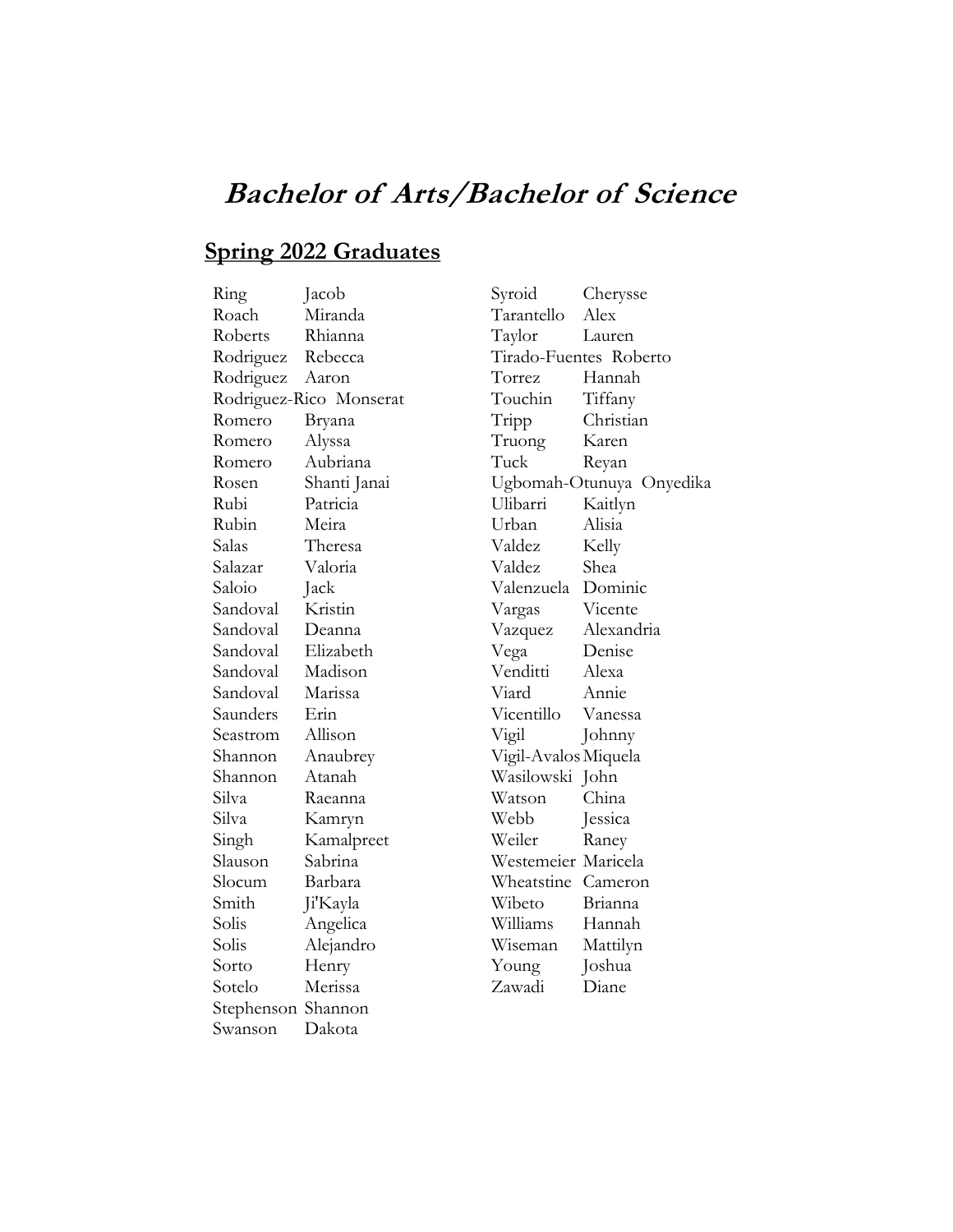# **PSYCHOLOGY DEPARTMENT FACULTY**

# **PROFESSORS**

| Vincent P. Clark, Ph.D.              | Jane Ellen Smith, Ph.D.             |
|--------------------------------------|-------------------------------------|
| Professor of Psychology              | Professor of Psychology             |
| Director, Psychology Clinical        | Presidential Teaching Fellow        |
| Neuroscience Center                  | State University of New York at     |
| University of California, San Diego  | Binghamton                          |
| Derek Hamilton, Ph.D.                | Claudia Tesche, Ph.D.               |
| Chair and Professor of Psychology    | Professor of Psychology             |
| University of New Mexico             | University of California, Berkeley  |
| Kent A. Kiehl, Ph.D.                 | Stephen P. Verney                   |
| Professor of Psychology              | Professor of Psychology             |
| <b>Executive Science Officer and</b> | Area Head, Diversity                |
| Director, Mobile Imaging Core and    | University of California, San Diego |
| Clinical Cognitive Neuroscience,     |                                     |
| The Mind Research Network            | Katie Witkiewitz, Ph.D.             |
| Professor of Translational           | Regents Professor of Psychology     |
| Neuroscience                         | Area Head, Quantitative             |
| University of British Columbia       | University of Washington            |
| Theresa Moyers, Ph.D.                | Elizabeth A. Yeater, Ph.D.          |
| Professor of Psychology              | Professor of Psychology             |
| University of New Mexico             | Director of Clinical Training       |
|                                      | University of Nevada, Reno          |
|                                      |                                     |

## **ASSOCIATE PROFESSORS**

| James Cavanagh, Ph.D.             | Marco Del Giudice, Ph.D.            |
|-----------------------------------|-------------------------------------|
| Assistant Professor of Psychology | Associate Professor                 |
| University of Arizona             | Area Head, Evolutionary/            |
|                                   | Developmental Psychology            |
| Kristina R. Ciesielski, Ph.D.     | University of Turin, Italy          |
| Associate Professor of Psychology |                                     |
| Polish Science Academy            | Sarah J. Erickson, Ph.D.            |
|                                   | Associate Professor of Psychology   |
| Benjamin Clark, Ph.D.             | Associate Chair for Graduate Educa- |
| Assistant Professor of Psychology | $t$ <sub>10<math>n</math></sub>     |
| Dartmouth College                 | Stanford University                 |
|                                   |                                     |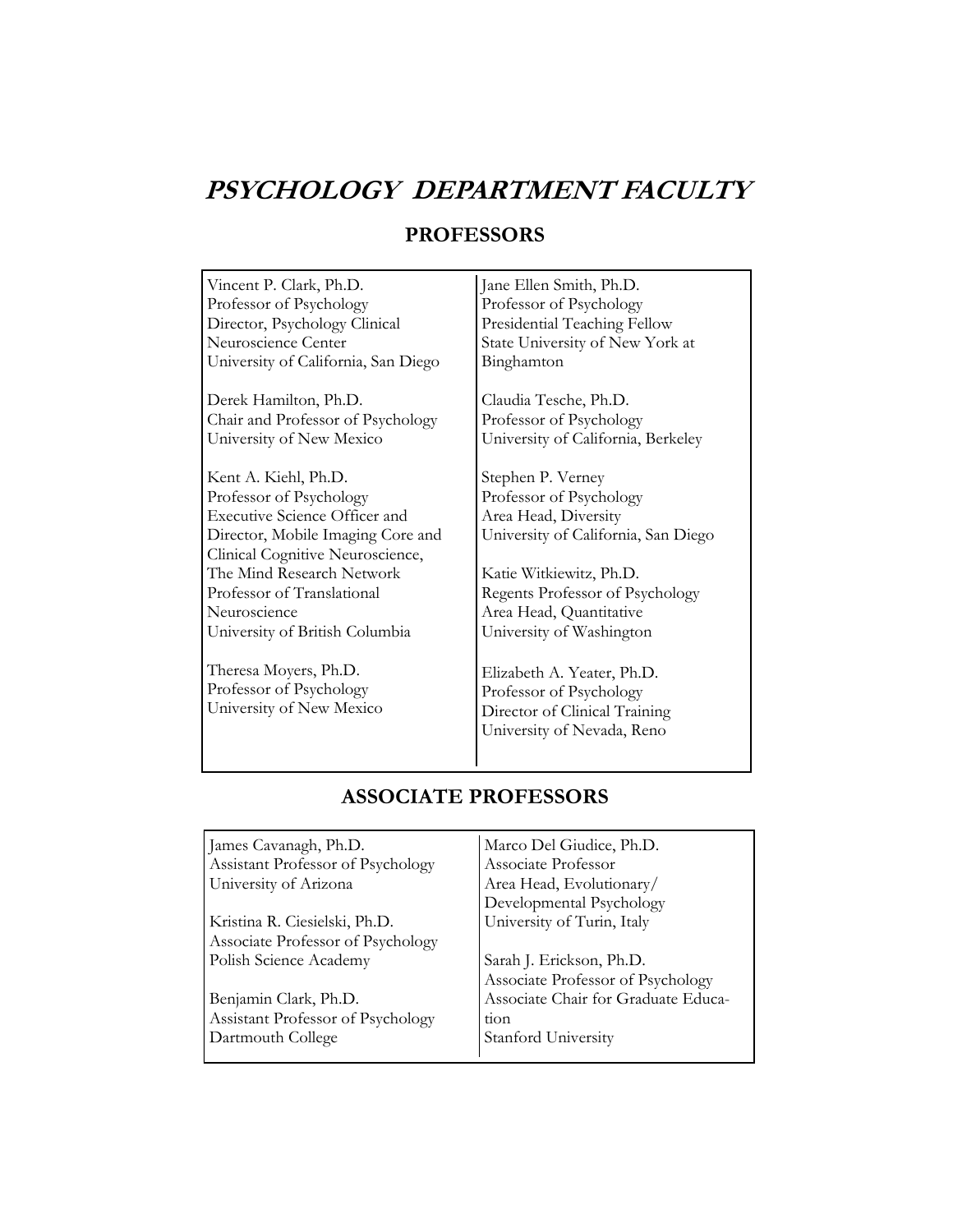## **ASSOCIATE PROFESSORS**

Gordon K. Hodge, Ph.D. Presidential Teaching Fellow University of California, Los Angeles Geoffrey Miller, Ph.D. Associate Professor of Psychology Stanford University Eric Ruthruff, Ph.D. Associate Professor of Psychology Area Head, Cognition, Brain and Behavior University of California, San Diego Bruce W. Smith, Ph.D. Associate Professor of Psychology Arizona State University, Tempe Jacob M. Vigil, Ph.D. Associate Professor of Psychology University of Missouri-Columbia David Witherington, Ph.D. Associate Professor of Psychology University of California, Berkeley Kamilla Venner, Ph.D. Associate Professor of Psychology University of New Mexico

## **ASSISTANT PROFESSORS**

Margo Hurlocker, Ph.D. Assistant Professor of Psychology University of Southern Mississippi

Tania Reynolds, Ph.D. Assistant Professor of Psychology Florida State University

Jeremy Hogeveen, Ph.D. Assistant Professor of Psychology Wilfrid Laurier University, Canada Nathan Pentkowski, Ph.D. Assistant Professor of Psychology University of Hawaii at Manoa

Davood Tofighi, Ph.D. Assistant Professor of Psychology Arizona State University

## **RESEARCH FACULTY**

| Matthew Pearson, Ph.D.<br><b>Research Assistant Professor</b><br>Center on Alcohol, Substance use, And   Director, Center on Alcohol, Substance | J. Scott Tonigan, Ph.D.<br>Research Professor            |
|-------------------------------------------------------------------------------------------------------------------------------------------------|----------------------------------------------------------|
| Addictions (CASAA)                                                                                                                              | luse, And Addictions (CASAA)<br>University of New Mexico |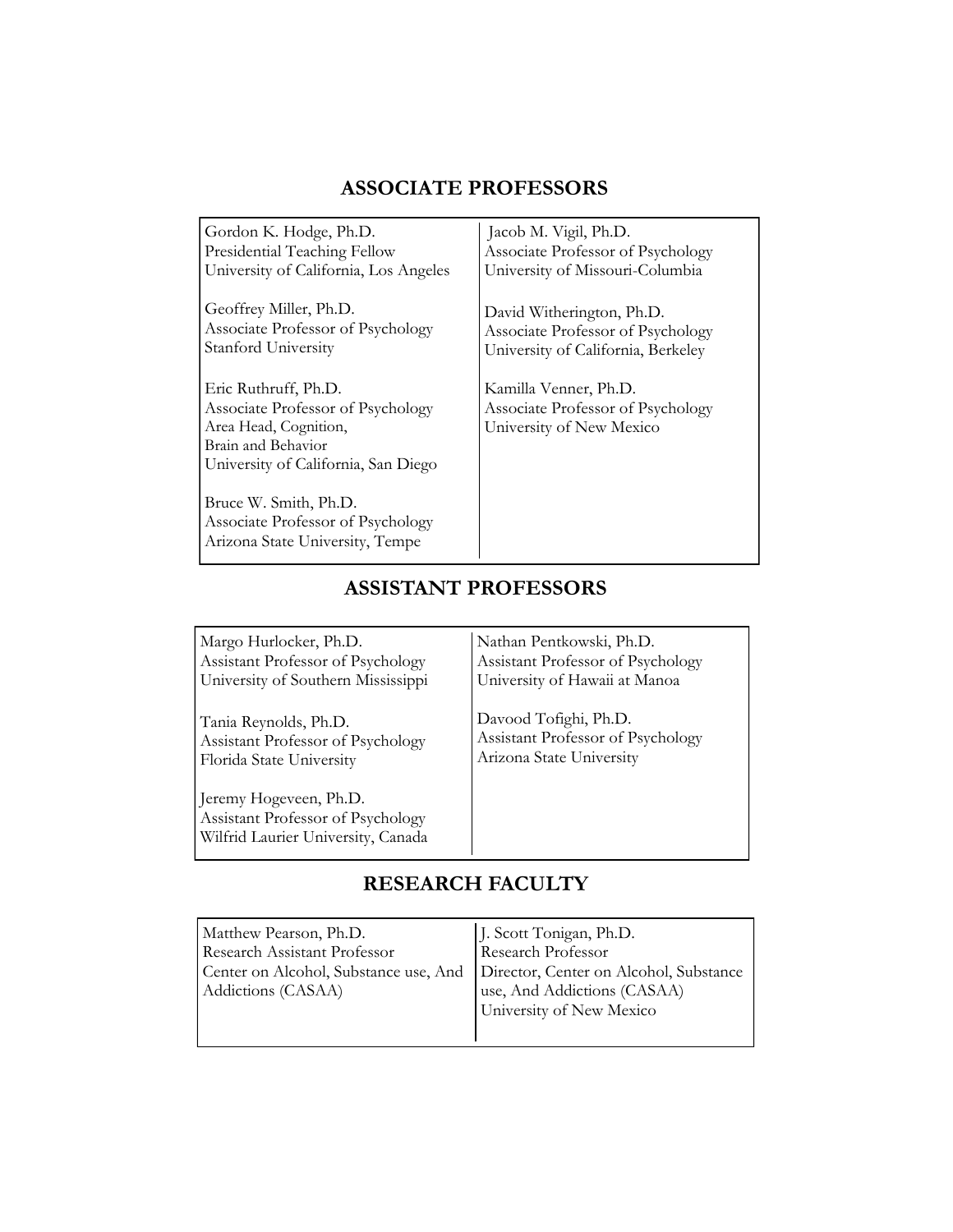### **LECTURERS**

Steve Alley, M.S. Principal Lecturer II University of New Mexico

Romina Angeleri, Ph.D. Lecturer III University of Turin, Italy

Allen Butt, Ph.D. Principal Lecturer III Area Head, Online education, AOP Associate Chair Undergraduate Program University of New Mexico

Kirsten Thomson, Ph.D. Lecturer III University of California, San Diego

Eric Jackson, M.S. Term Lecturer University of New Mexico

## **RESEARCH AFFILIATES**

Nathan Anderson, Ph.D. Research Assistant Professor MIND Research Network Julie Brovko, Ph.D. Clinical Associate Diana Fleischman, Ph.D. Research Assistant Professor Madeline Goodkind, Ph.D. Research Assistant Professor Reid Hester, Ph.D. Research Associate Professor Rex Jung, Ph.D. Research Assistant Professor Jeffrey Lewine Ph.D. Research Associate Professor Michael Maurer Ph.D. Postdoctoral Fellow Michael Numan, Ph.D. Research Professor Carlos Rodriguez Ph.D. Postdoctoral Fellow Joseph Sanguinetti, Ph.D. Research Assistant Professor Belinda Vicuña-Tellez, Ph.D. Research Assistant Professor David Winter, Ph.D. Research Professor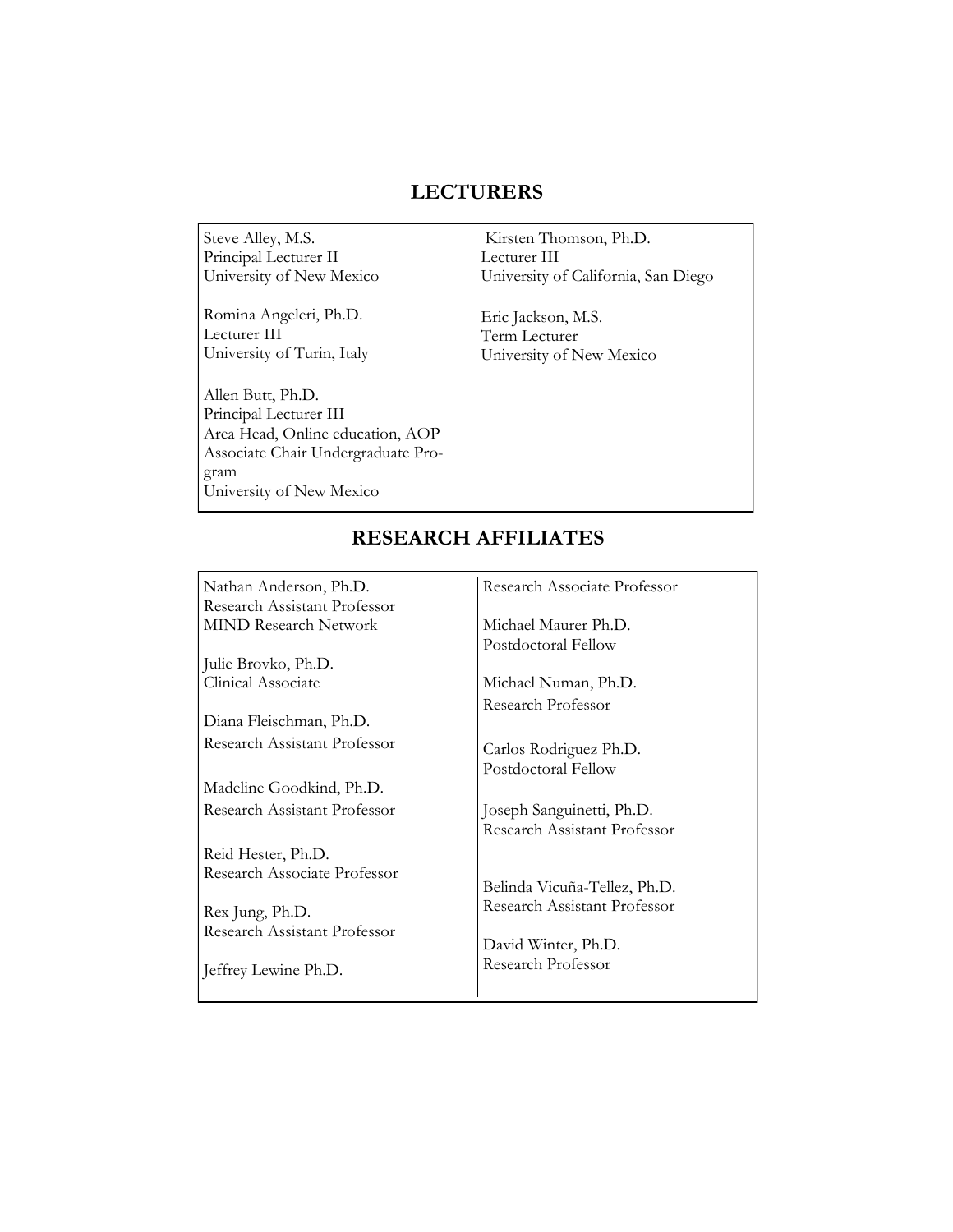## **EMERITUS FACULTY**

### **DISTINGUISHED PROFESSORS EMERITI**

Steven W. Gangestad, Ph.D. Distinguished Emeritus, Professor of Psychology

Barbara McCrady Ph.D. Distinguished Emeritus, Professor of Psychology

William R. Miller, Ph.D. Distinguished Emeritus, Professor of Psychology and Psychiatry

Ronald A. Yeo, Ph.D. Distinguished/Regents Professor Emeritus of Psychology

## **PROFESSORS EMERITI**

| Lynette K. Friedrich Cofer, Ph.D.    | Peder J. Johnson, Ph.D.              |
|--------------------------------------|--------------------------------------|
| Professor Emeritus of Psychology     | Professor Emeritus of Psychology     |
| Harold Delaney, Ph.D.                | Eligio R. Padilla, Ph.D.             |
| Professor Emeritus of Psychology     | Associate Professor Emeritus of Psy- |
|                                      | chology and Psychiatry               |
| Douglas Ferraro, Ph.D.               |                                      |
| Professor Emeritus of Psychology     | Samuel Roll, Ph.D.                   |
|                                      | Professor Emeritus of Psychology and |
| John P. Gluck, Ph.D.                 | Psychiatry                           |
| Professor Emeritus of Psychology     |                                      |
|                                      | Britton Ruebush, Ph.D.               |
| Timothy E. Goldsmith, Ph.D.          | Professor Emeritus of Psychology and |
| Associate Professor Emeritus of Psy- | Psychiatry                           |
| chology                              |                                      |
|                                      |                                      |
| William Gordon, Ph.D.                |                                      |
| Professor Emeritus of Psychology     |                                      |
|                                      |                                      |
| Richard Harris, Ph.D.                |                                      |
| Professor Emeritus of Psychology     |                                      |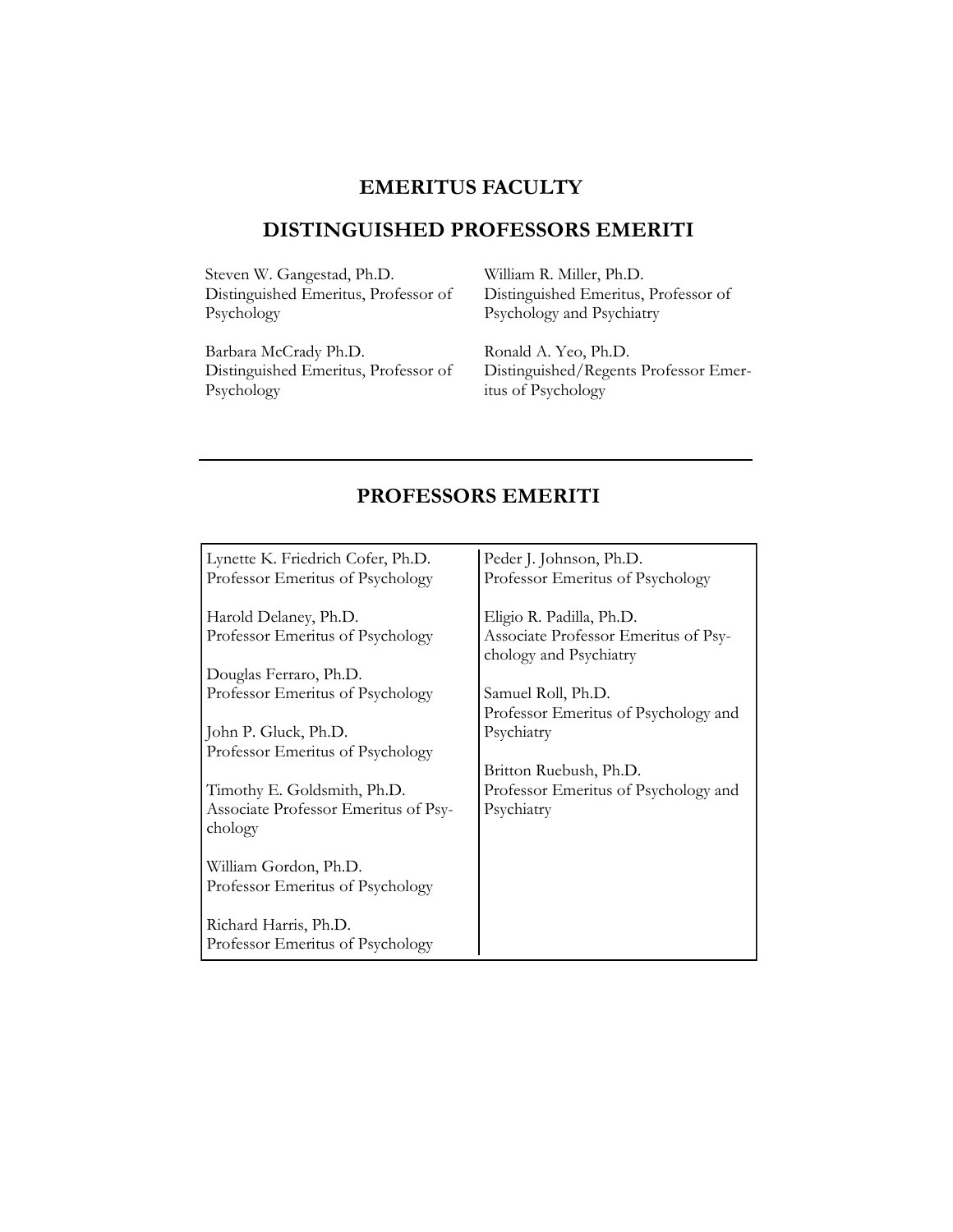### **TEMPORARY PART-TIME FACULTY**

| Jennifer Bennett, Ph.D. | Jeanne Knight, Ph.D.  |
|-------------------------|-----------------------|
| Cheryl Bryan, Ph.D.     | Paul Lesnik, Ph.D.    |
| Brian Coffman, Ph.D.    | Elaine Perea, Ph.D.   |
| John Dencoff, M.S.      | Simone Viljoen, Ph.D. |
| Bruno Gagnon, Ph.D.     | Swasti Vohra, Ph.D.   |
| Lorna Joachim, Ph.D.    |                       |

### **PSYCHOLOGY DEPARTMENT STAFF**

Hussein Al Azzawi Mgr, IT Services Psychology Clinical Neuroscience Center (PCNC) and CARC

Trish Aragón-Mascareñas Department Administrator

Guinivere Beard Sr. Academic Advisor

Sean Bilberry Sr. Lab Animal Tech

Gilbert Borunda Supervisor, Animal Research Facility

Lori Chavez-Morris Administrative Assistant II

Carol-Ann Griffin Sr. Fiscal Services Tech Marni Goldberg, BAC, Program Specialist

Eva Lipton-Ormond Program Manager Psychology Clinical Neuroscience **Center** 

Rikk Murphy Graduate Program Coordinator

Debra Nieto Sr. Academic Advisor

Rae Ramirez Sr. Fiscal Services Tech

Anneliese Ward Scheduling Coordinator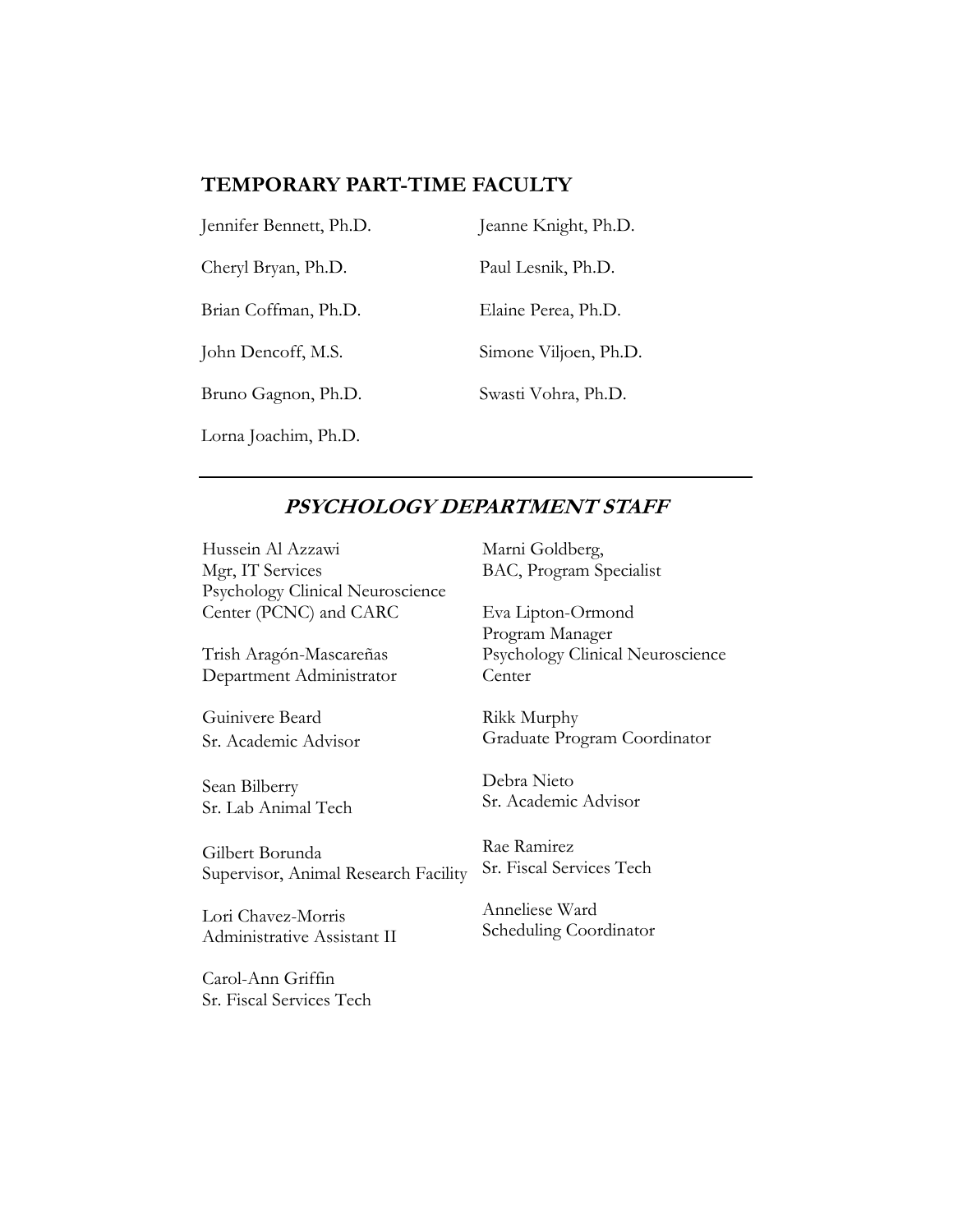## **PSYCHOLOGY CLINIC STAFF**

Lynette Abrams-Silva, Ph.D. University of New Mexico Psychology Clinic Director

Molly McCoy Brack Director, AGORA Crisis Center

Patrick Cruz Psychology Clinic Administrative Assistant II

![](_page_31_Picture_4.jpeg)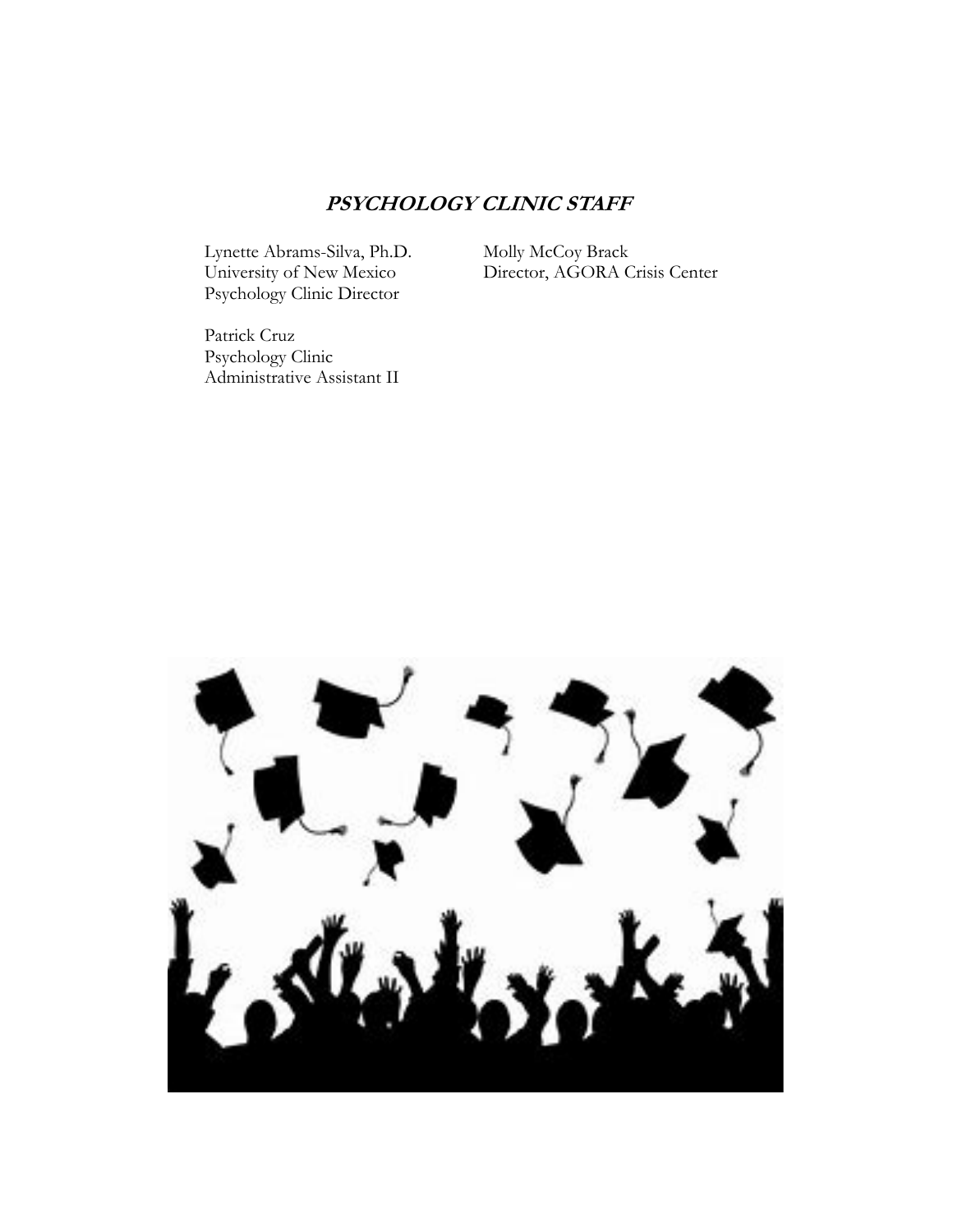# **UNM TRADITIONS**

#### **UNM Traditions - The Lobo Mascot**

After "Lobo" was adopted as the school's nickname in 1920, it was not long thereafter that a real Lobo became the mascot.

Bruno Dieckmann, class of 1902, and by 1920 a successful Albuquerque insurance and real estate agent, acquired the first Lobo for the University at his own expense. At the time he was treasurer of the Athletic Association and "one of the most admired men in town."

Elsie Ruth Chant, class of 1923, recalled, "All of the girls on campus wanted to be seen with him. He was an accomplished concert violinist as well as being a successful businessman, and he was rich. He drove a Stutz Bearcat convertible around town and all of the girls would compete to get rides with him. Sometimes he had five or six girls in the car, and when he finally got married, he left broken hearts all over campus. Anyway, he either caught it himself or he paid to have a wolf captured in the Mount Taylor area. The wolf was brought into the school and a student by the name of Bowman would take it on a leash to the football practice area."

Apparently, a government trapper named Jim Young caught a wolf pup on the Floyd Lee Ranch near Mount Taylor in western part of the state. The cub became the responsibility of the cheerleaders and it appeared in harness at every football game. However, in the late 20s, a child teased the wolf and the child was bitten at one of the games. UNM officials were forced to dispose of the wolf, as one historian put it, "for fear other ill-bred brats might become tempted to play with the wolf and bring a damage suit."

A live wolf has really never been a part of the athletics scene since. In the early 1960s a human mascot named "Lobo Louie" was created. A second mascot, "Lobo Lucy" was created in the early 1980s. Both are now members of the school's cheerleading squad.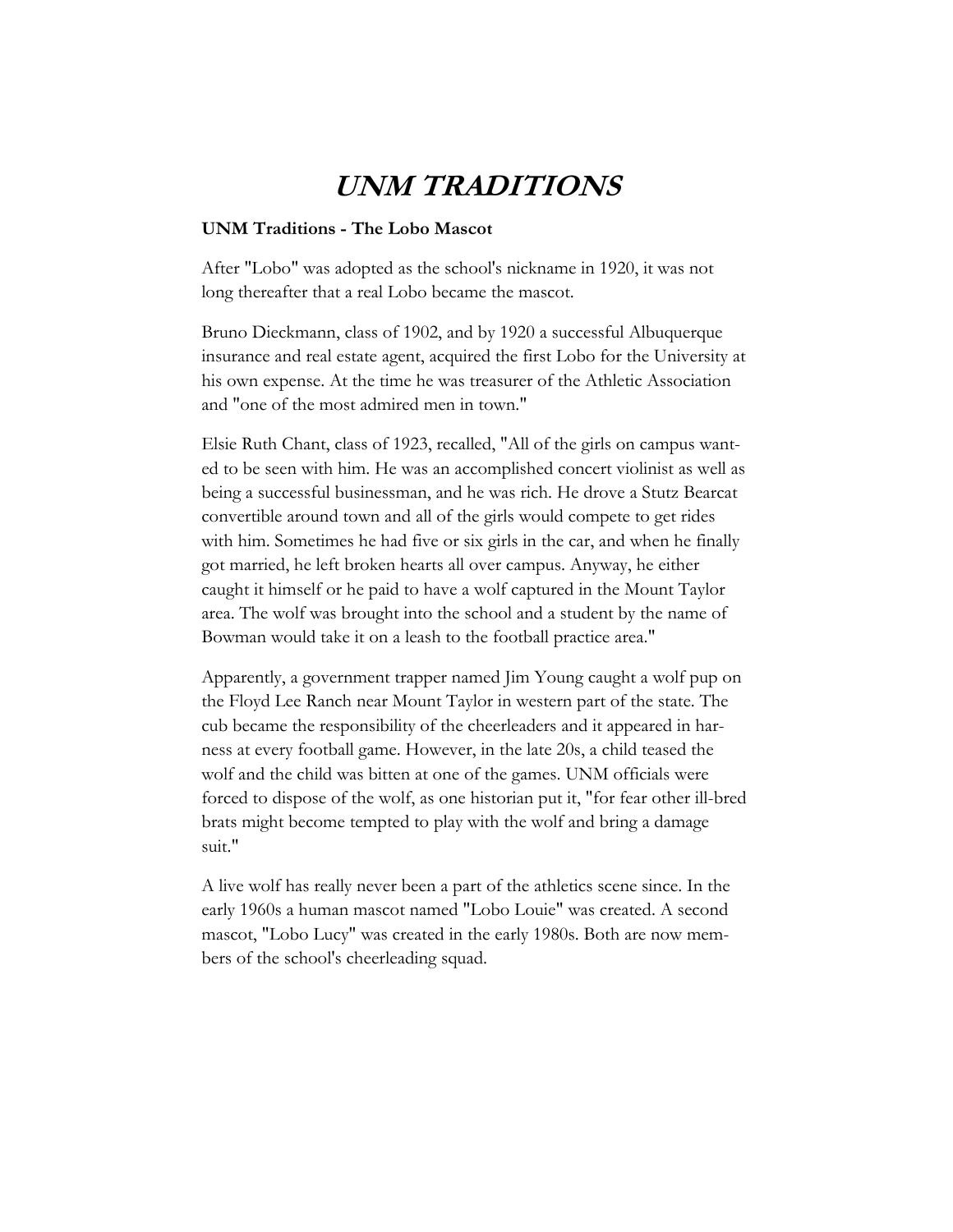#### **Cherry and Silver**

The most common origin of New Mexico's school colors dates back nearly 100 years. Apparently, the school colors in the early 1890s were black and gold. Ms. Harriet Jenness, a faculty member who taught drawing, delsarte (drama), penmanship and music, suggested a change in school colors because black and gold did not give a true feeling of New Mexico. She suggested the crimson evening glow of the majestic Sandia Mountains to the east. The silver came from when students and faculty took picnics in the Sandias and noted the Rio Grande looked like a silver ribbon winding through the valley below. Her ideas were enthusiastically adopted by the faculty and staff. The crimson was later changed to cherry, the color of a Sandia sunset. Miss Jenness died in 1895, two years before the colors were adopted as "official." From 1973-79, turquoise was integrated into the official school colors, at least, for the athletics teams. The football team wore turquoise jerseys at home during those years. Cherry and silver returned as the predominant colors in 1980.

#### **The Alma Mater**

The Alma Mater (in Latin means "Nourishing" or "Dear Mother") was a source of contention at UNM in 1947. The original Alma Mater was set to the tune of "Annie Lyle," which was an unpopular tune with the student body for a long period of time. The student body voted in a general election to change the Alma Mater and found Glee Club Director Craig Summers to oblige. Actually Mr. Summers and his father wrote the present Alma Mater three years before and called it "The New Mexico Hymn."

New Mexico, New Mexico We sing to honor thee. This golden haze of college days Will live in memory. This praise we sing will ever ring With truth and loyalty New Mexico, your fame we know Will last eternally.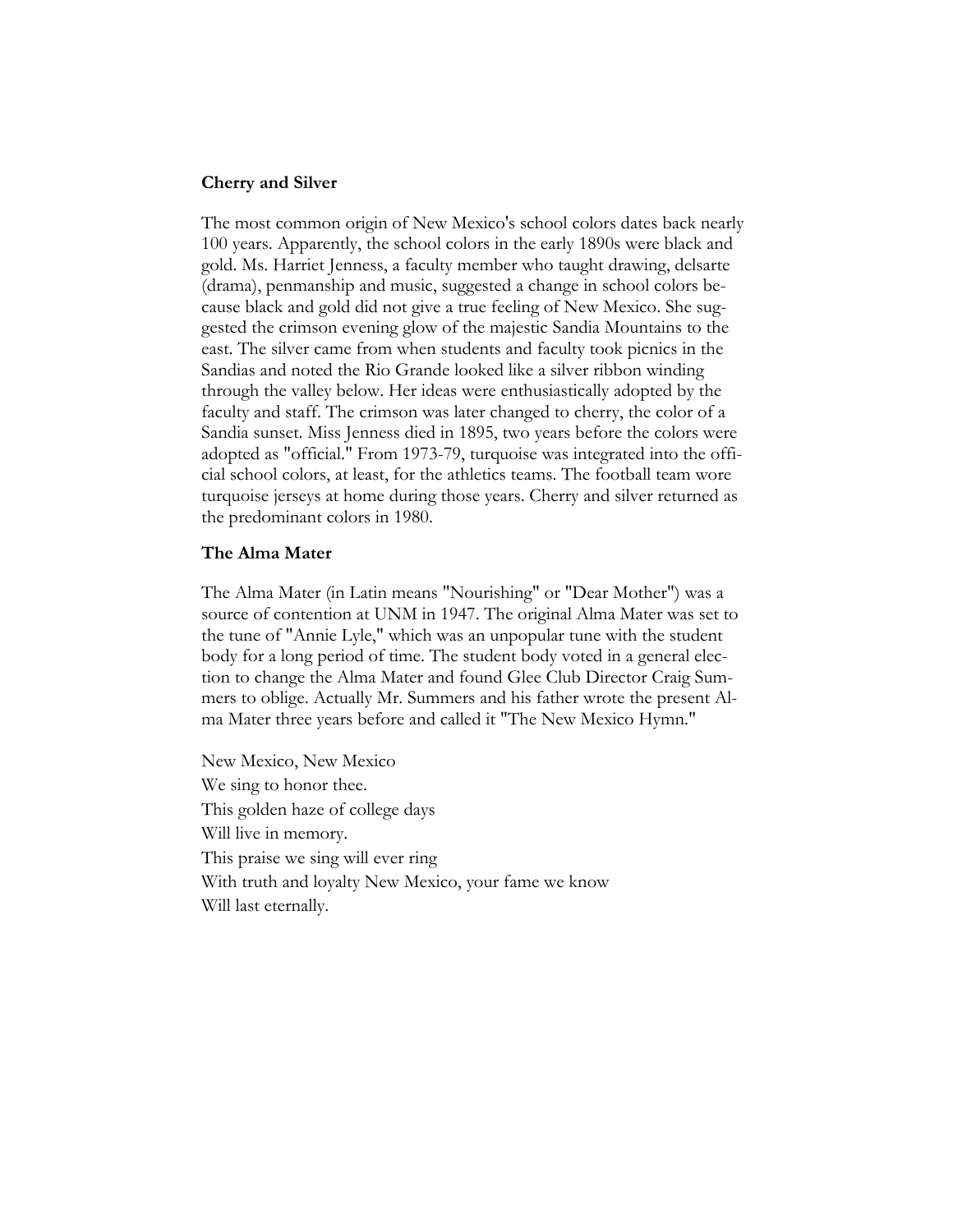### **The Fight Song**

The UNM fight Song was written in 1930. The music to the Fight Song was written by Dean Lena Clauve, who served the University for 32 years as a professor of music education and as the Dean of Women. Dr. George St. Clair, professor in the English Department, wrote the lyrics.

Hail to thee, New Mexico, Thy loyal sons are we. Marching down the field we go, Fighting for thee. RAH! RAH! RAH!

Now we pledge our faith to thee, Never shall we fail. Fighting ever, yielding never. HAIL! HAIL! HAIL!

![](_page_34_Picture_4.jpeg)